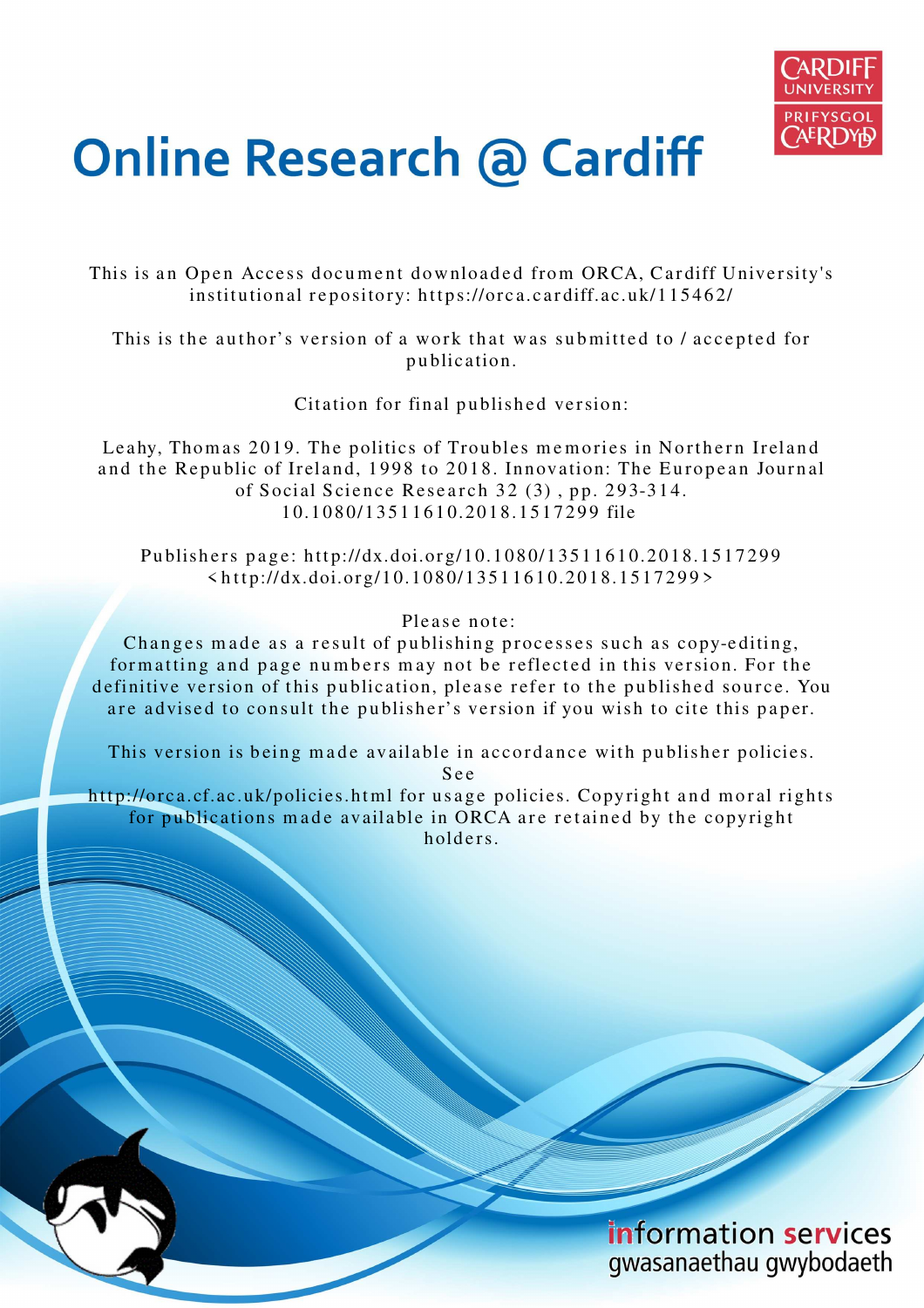#### **The Politics of Troubles Memories in Northern Ireland and the Republic of Ireland, 1998 to 2018**

#### **By Dr Thomas Leahy, Cardiff University, [LeahyT1@cardiff.ac.uk](mailto:LeahyT1@cardiff.ac.uk)**

#### **Wordcount: 9890**

#### **Acknowledgements**

I thank Niall Ó Dochartaigh, Huw Bennett and other colleagues at Cardiff University and my previous institution The National University of Ireland Galway for their advice on this article. I also thank Saša Božić, Siniša Malešević, Daphne Winland, Jennifer Todd and Joseph Ruane for their feedback and for arranging the 2017 Divided Societies XX: Memory Wars event where this article was originally presented as a paper. Thanks also to Sara Leahy for ongoing support.

#### **Biography**

Dr Thomas Leahy is a lecturer in British and Irish politics and contemporary history at Cardiff University in Wales. His previous research involved extensive archive and interview work to investigate the outcome of the British intelligence war against the Irish Republican Army in Northern Ireland between 1969 and 1998. An article based on this research was published in 2015. A book on this research is forthcoming. Thomas completed his PhD in history at King's College London in 2015. He has previously worked at the National University of Ireland in Galway as an Irish Research Council postdoctoral fellow.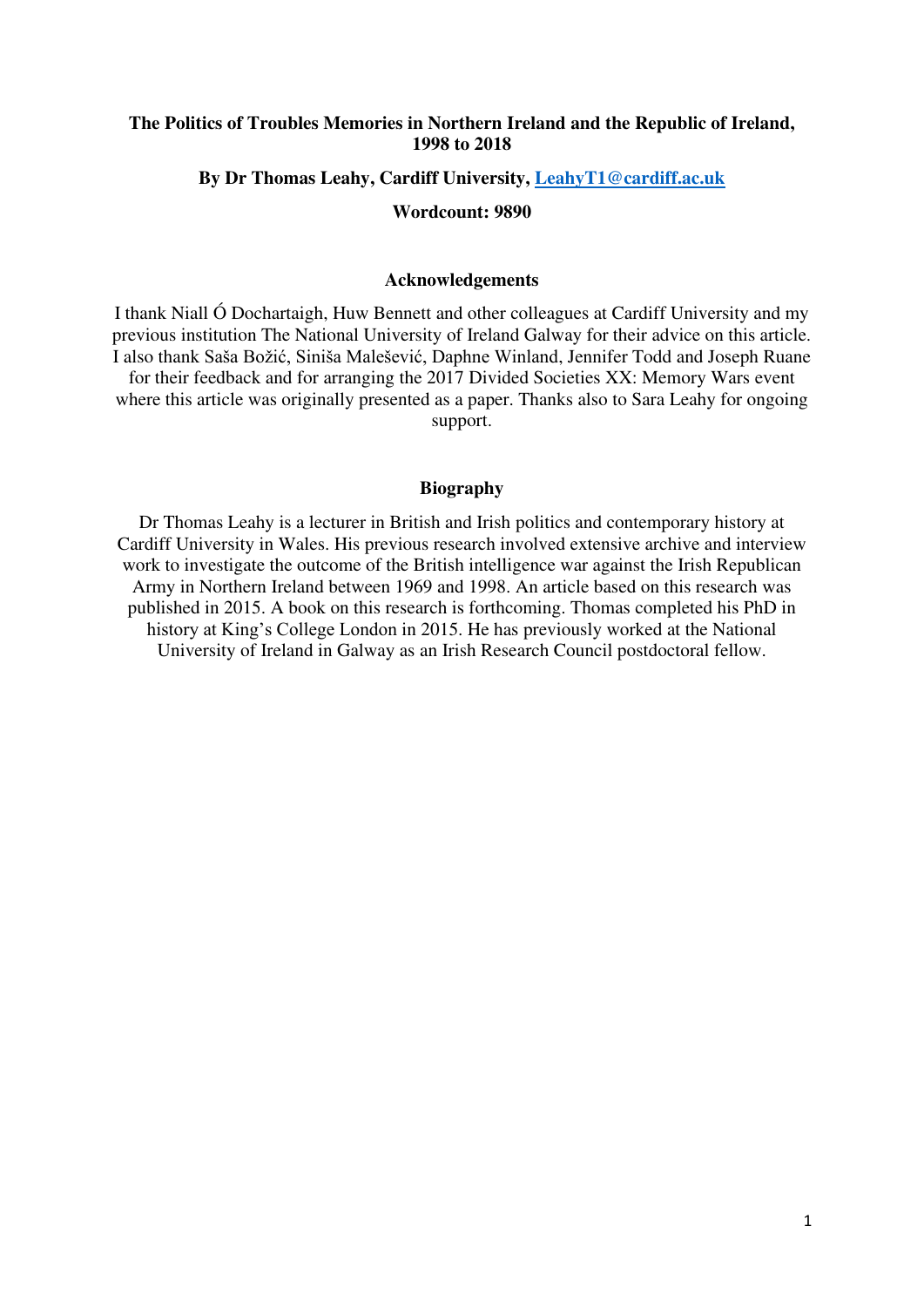# **Abstract**

This article explores the reasons for persistent memory wars surrounding the Northern Ireland conflict in Irish and Northern Irish politics between the leading political groups including Sinn Féin, political unionism, the Irish and British governments. I expand on existing literature on commemoration and memory in Northern Ireland to explain how constitutional, political, communal, personal, moral and generational factors together encourage conflicting memories surrounding the past to continue in Northern Irish and Irish politics. Politically, what is remembered about the conflict is used to challenge contemporary political opponents. Selective conflict memories also seek to support ongoing constitutional objectives regarding Irish unification in the present. In addition, individual leaders' and communal experiences of the conflict are recalled to assist the pursuit of justice and commemorate communal suffering. Each political group seeks to morally justify their past actions based on their conflict experience too. The emergence of a post-conflict generation of voters also means that political leaders draw comparisons between the past and present to encourage the youth to support their ongoing constitutional objectives, political strategies and leadership. The conclusion suggests that contested memories and commemorations in Irish and Northern Irish politics are particularly persistent because the constitutional question has not been resolved.

# **Introduction**

Despite the Northern Ireland conflict (also called the Troubles) concluding in 1998, divided perspectives on its legitimacy, legacy and meaning continue to be debated in contemporary Irish and Northern Irish politics. The main political groups involved in these memory disputes include Sinn Féin (who supported the IRA's campaign for Irish unification before 1998), the Ulster Unionist Party (UUP) and the Democratic Unionist Party (DUP) (who want Northern Ireland to remain within the UK), and the British and Irish governments (who ostensibly sought to keep the peace and abide by the majority of consent in Northern Ireland on the constitutional question) (Braniff and McDowell 2014, 38-60; Conway 2003, 306-313; Graham and Yvonne 2007, 477-492; Rolston 2010, 286-301). This article seeks to explain why competing Northern Ireland conflict memories persist in Northern Irish and Irish politics.

 Various authors have attempted to explain why disputes over the Northern Ireland conflict continue in contemporary Northern Irish politics and society. Brian Walker argues that unionist parties and Sinn Féin promote historical 'myths' to consolidate ethnic divisions for contemporary political purposes (Walker 1996, 57-158; Walker 2000, ix, 101-121). Some of the more recent studies considering the use (and abuse) of Northern Ireland conflict memory suggest that republicans are particularly engaged in politicising the past. Cillian McGrattan and Stephen Hopkins argue that Sinn Féin seek to encourage a united Ireland by legitimising previous IRA actions and by reconciling with civic unionism through a republican version of the past. They also suggest that Sinn Féin reject a reassessment of the morality of IRA violence to consolidate republican political support and communal identity by emphasising instead British and unionist injustices. In their view, Sinn Féin presents this conflict narrative to support their argument that the IRA fought a defensive campaign to protect northern nationalists. Hopkins concludes that Sinn Féin's conflict narrative is a primary obstacle to dealing with the past in Northern Ireland (Hopkins 2015, 79-93; Hopkins and McGrattan 2017, 488-494; McGrattan 2016, 61-71). These authors overemphasise unionists' and Irish republicans' role in creating and sustaining divisive memories. This view overlooks the multidimensional nature of memory wars in Irish and Northern Irish politics which includes the British and Irish governments. The authors above also imply that memory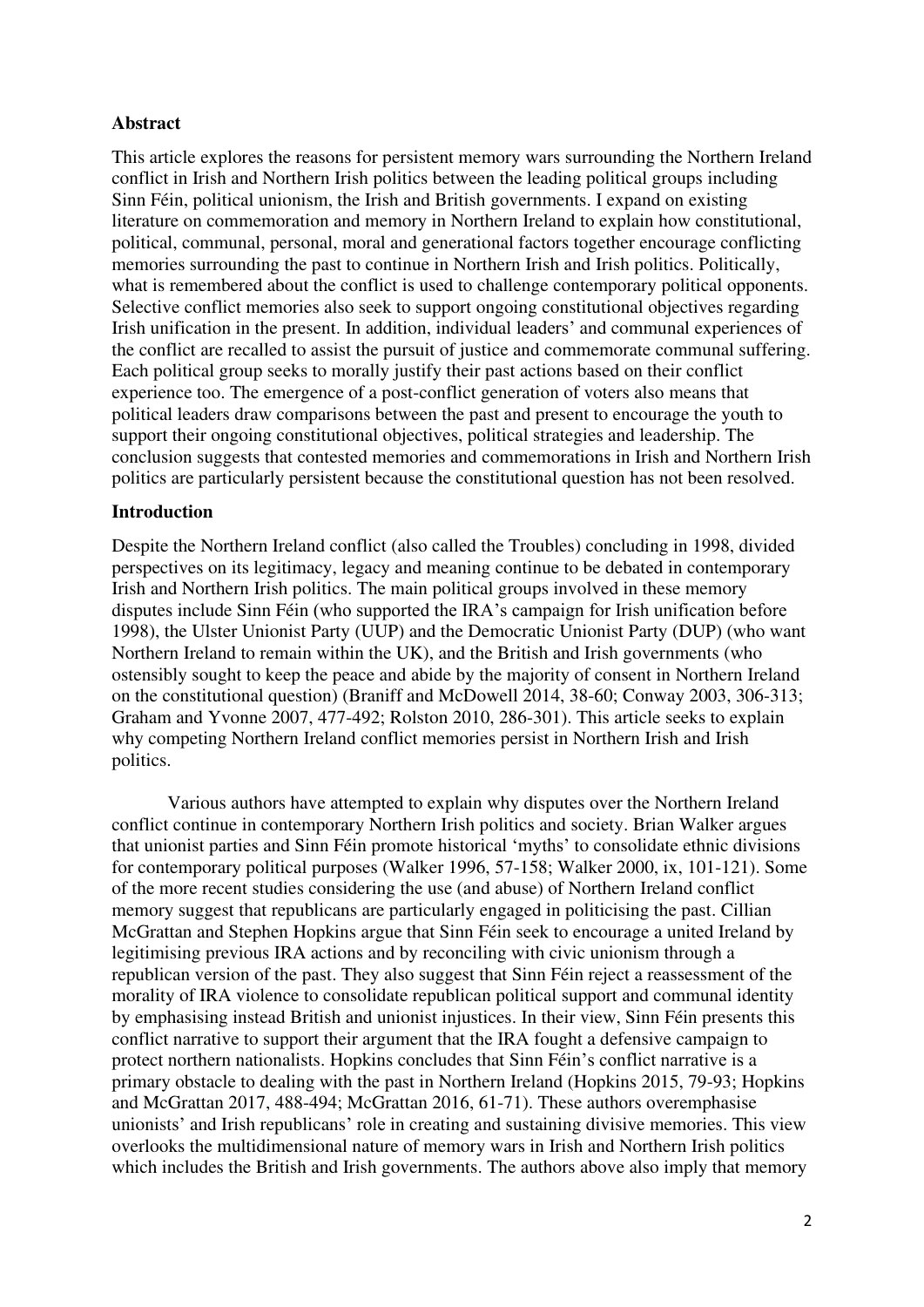debates in Northern Ireland result principally from political elites manipulating conflict memory. In contrast, I explain why collective and personal memories of the conflict by all sides contribute to contrasting interpretations of the past.

Other authors agree that divisive conflict memories are created and promoted by all sides involved in the conflict. The British state's actions (or inactions) directly contributed to the conflict, the peace process and the subsequent memory wars (Braniff and McDowell 2014, 38-60; Cochrane 2013, 283-312; Dawson 2007, 4, 40-46; Graham and Whelan 2007, 477-492; McBride 2001, 5-6; McDowell 2007, 726-736; Rolston 2010, 286-289). This article provides further examples of the British government engaging in memory wars with Sinn Féin. I also provide examples of how the Irish government and its leading parties Fine Gael and Fianna Fáil engage in memory contestation surrounding the Northern Ireland conflict with Sinn Féin. As McBride, Dawson and Rolston suggest, academic studies focusing on correcting 'myths' in Ireland and Northern Ireland ignore why particular memories of the past are accepted by many nationalists and unionists. These authors argue that the focus should be on explaining why particular versions of the past exist and are accepted in their respective communities (Dawson 2007, 36-47; McBride 2001, 5-42; Rolston 2010, 286-289).

Nuanced accounts present various factors to explain divisions over conflict memory in contemporary Northern Ireland. Máire Braniff and Sara McDowell provide a comprehensive comparative study that considers how commemorations and the marking of territory via murals, flags and other symbols influences memory and identity contests in postconflict societies. In relation to Northern Ireland, they suggest that divisions over the past exist between the British government, republicans and unionists for multiple reasons. Each political group wants to maintain and increase their political support by using the past to justify present strategies and to challenge opponents. There is also a competing sense of victimhood for each community based on the past and present actions of opponents. Each political group wants their community's concerns about the past addressed in the present and all sides seek to morally justify their community's historical actions as defensive. Braniff and McDowell convincingly suggest that commemorations and memory debates in Northern Ireland have become 'a war by other means' to sustain communal identity and political support in the present (Braniff and McDowell 2014, 4-25, 41-58).

Brian Conway's article on diverging nationalist, unionist and British state memories of Bloody Sunday in Derry city in January 1972 suggests similar factors to Braniff and McDowell for the contrasting memories. He suggests that nationalists formed and transmitted a 'folk memory' of what happened on Bloody Sunday through various means including personal stories and film because the official state narrative disputed their experience (Conway 2003, 306-314). Brian Graham's and Yvonne Whelan's research on how the legacy of those killed in the conflict is utilised by each side in contemporary commemorations suggests similar factors influence memory debates (Graham and Whelan 2007, 477-492). Elisabetta Viggiani's research on the politics of memorialisation in Northern Ireland suggests that competing murals and memorials are also motivated by political, communal, personal and moral factors between republicans and loyalists to justify their past actions (Viggiani 2016). Elsewhere, Bill Rolston's work on murals and memory explains how post-memory trauma is transmitted through various means to the younger generation, who see it as part of their identity. His work further states that commemorations and murals for groups such as Sinn Féin are also about 'ethnic pride and communal solidarity', a theme further explored in this article (Rolston 2010, 287-301). Graham Dawson's work on memory, trauma and the conflict also considers how political, communal and moral factors affect nationalist and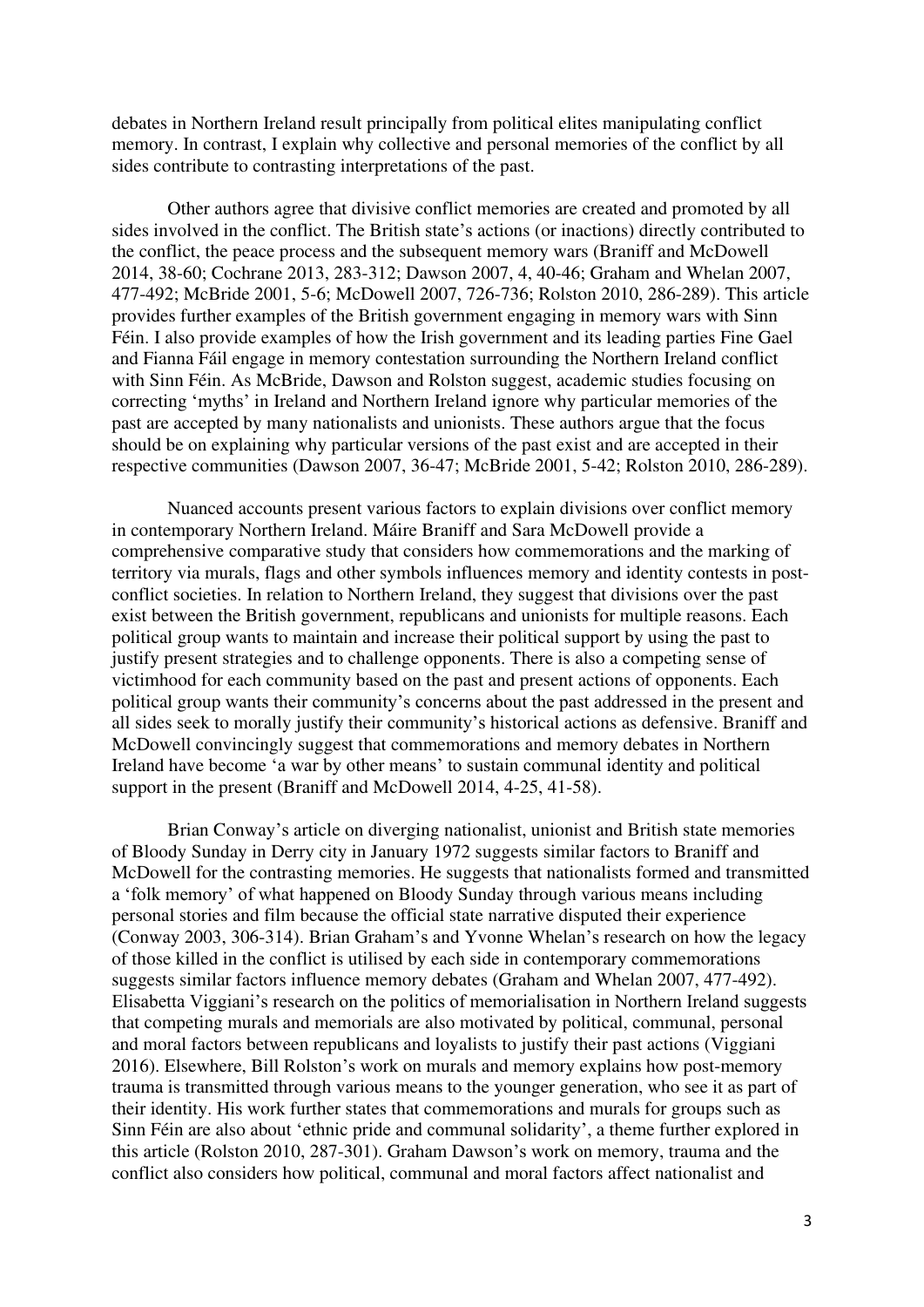British memories of Bloody Sunday and unionist memories of the IRA campaign in the borderlands (Dawson 2007). Ian McBride concurs that these factors have influenced debates over history and memory in Ireland in the modern era. McBride supports Maurice Halbwachs' argument: that collective memories 'reconstruct an image of the past which is in accord, in each epoch, with the predominant thoughts of the society'; or, in the case of divided nationalist and unionist communities in Ireland, memories which resonate with the current political concerns of each community (Halbwachs 1992, 40; McBride 2001, 5-42).

These authors agree with many of the factors mentioned in this article to account for continued memory wars in Irish and Northern Irish politics surrounding the conflict. Nonetheless, some of these authors underplay particular factors in explaining memory contestations, or they only apply their arguments to one or two sides of the conflict (for the latter point see Brown and Viggiani 2009, 225-248; Viggiani 2016; McAuley 2007, 122- 133). I demonstrate how Sinn Féin, political unionism, the British government and the Irish government all contribute to the ongoing memory wars about the Northern Ireland conflict. Currently, we lack an academic study researching the legacy of the Northern Ireland conflict in the Republic of Ireland, which the author is currently investigating (for debates between Irish political parties on other historical events see Graff-McRae, 2010). The conflict had a direct impact on Ireland. There were a total of 121 Troubles related deaths in Ireland (McKittrick *et al.* 2007, 1559). Articles two and three of Ireland's constitution even claimed sovereignty over Northern Ireland until 1998 (*BBC News* 2 December 1999). The Irish state were also involved in the peace process. Memory wars in contemporary Irish and Northern Irish politics are many sided because the guarantors of the peace agreement, the British and Irish governments, are not neutral on the past or the present (Braniff and McDowell 2014, 38- 60; Dawson 2007, 4, 40-46; McBride 2001, 5-6; Rolston 2010, 286-289).

This article presents six factors to primarily explain why memory wars exist in contemporary Irish and Northern Irish politics surrounding the conflict. First, politically what is remembered and forgotten about the conflict is utilised by politicians today to try to challenge both intra-communal rivals and opponents external to a community (Braniff and McDowell 2014, 38-60; McBride 2001, 5-42; Viggiani, 1-10). Second, memory contests are encouraged by the ongoing and conflicting constitutional aspirations of each political group. In 1882, French historian Ernest Renan suggested a combination of shared sacrifices in the past, a willingness to repeat those sacrifices in the future, and the ability to forget divisive historical events created a nation's dominant national identity and history. Renan argues that 'a nation's existence' depends on a 'daily plebiscite' of an agreed memory of the past. His view partly explains memory wars in current Irish and Northern Irish politics (Renan 2011, 80-83; see also McBride 2001, 1). Contemporary debates surrounding what constitutes 'the nation' remain fiercely contested between Irish republicans, Ulster unionists, the British and Irish governments. Cochrane suggests that reaching a consensus on the past is difficult 'when the conflict is 'suspended' rather than 'ended''. Conceding considerable ground on the legitimacy of past actions for each side is feared as contributing to the advancement of the other side's constitutional objectives in the present (Cochrane 2013, 283-310). Contrasting conflict memories that each side promotes act as a 'daily plebiscite' to sustain their version of 'the nation' to the detriment of their constitutional rivals. In the conclusion, I briefly discuss Braniff's and McDowell's comparative work on commemorations in multiple post-conflict areas. Their work supports my suggestion that the frequency of memory wars in contemporary Irish and Northern Irish politics result partly from the constitutional question remaining contested (Braniff and McDowell 2014, 60-178).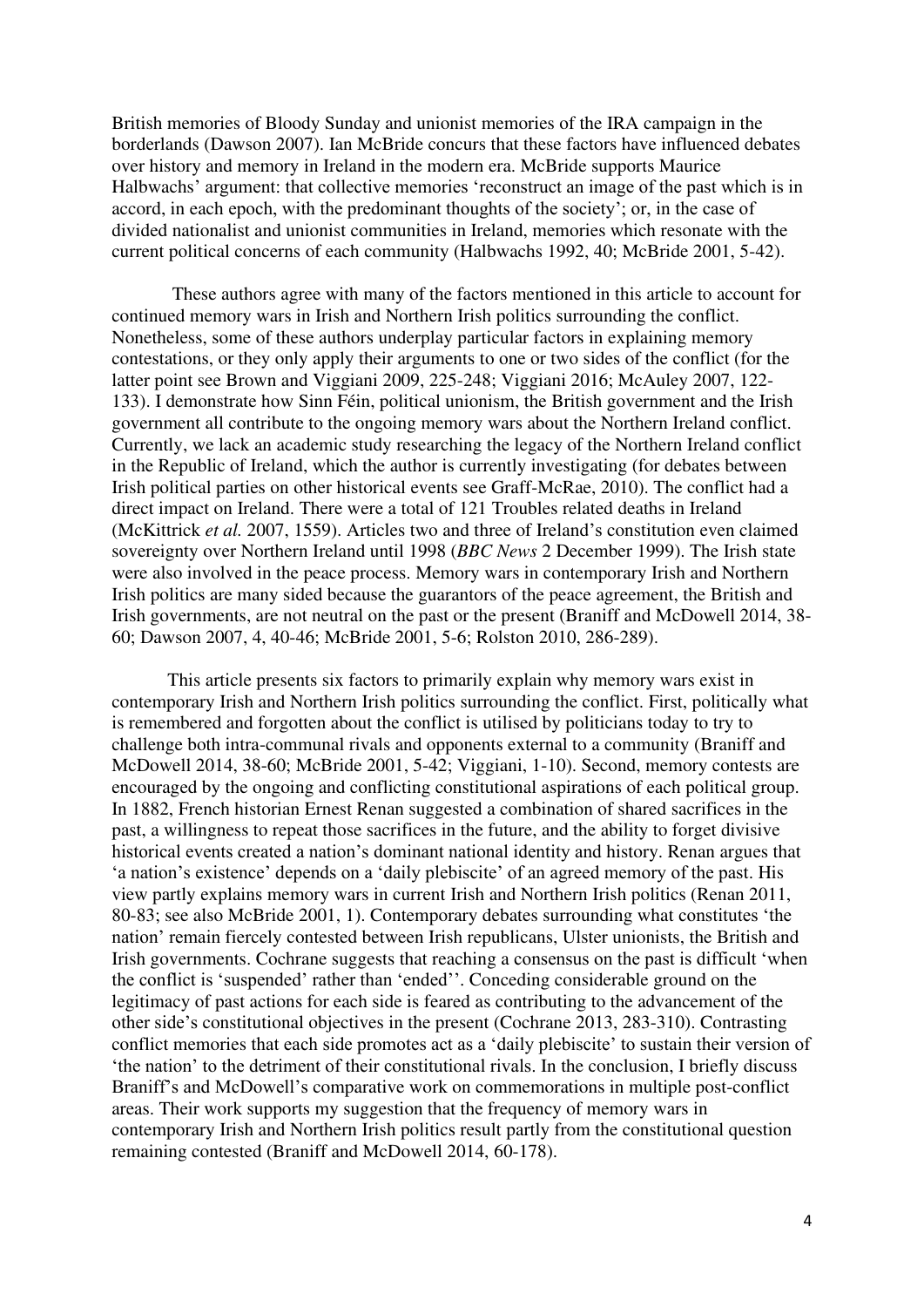The third factor accounting for divisive memories in Ireland and Northern Ireland is the conflicting communal experiences of the conflict. Political leaders do not simply manipulate memory. In Halbwach's words: 'the mind reconstructs its memories under the pressure of society' (Halbwachs 1992, 51). Thomas Eriksen suggests that collective identities and memories cannot 'be created out of thin air. They have to be connected, in credible ways, to people's personal experiences' (Eriksen 2001, 61; see also the popular memory group 2011, 254-260). Victims' families and survivors also want their respective political representatives to redress ongoing conflict legacy grievances (Winter 2011, 426-429; Zistel 2012, 74-77). To maintain support from their constituents, political leaders in post-conflict societies have to promote the collective experience. These 'collective memories' of the conflict in each political community remain at the forefront of politics partly because the conflict lasted from 1969 to 1998 and affected the lives of multiple generations of people (Braniff and McDowell 2014, 38-60; Conway 2003, 306-314; Graham and Whelan 2007, 477-492; Viggiani 2016). Nonetheless, the fourth factor suggests that whilst political elites in Ireland and Northern Ireland are pressurised by their constituents, they often share the community's conflict experience and narrative. Factor five adds that political elites and their communities recall martyrs or commemorate past actions to demonstrate communal pride and the permissibility of past actions (Rolston 2010, 292-300; Viggiani 2016, 1-10).

The sixth factor argues that generational change potentially alters how the past is viewed and utilised in politics. The younger generation enter politics with different priorities (Mannheim 2011, 96-98). Mannheim's argument is applicable to the intergenerational aspect of memory wars in contemporary Irish and Northern Irish politics. There is an emerging electorate born after 1998 who lack conflict experience. The current generation of political elites who experienced the conflict attempt to 'bind' this new generation to the old by drawing parallels between current and past challenges (Mannheim 2011, 92-98). But Hirsch believes that the post-conflict generation following traumatic historical events often have 'post-memory trauma'. Post-memory trauma occurs because those who were young or who were not born during a traumatic event still experience its effects through family, their local community, symbols, films and other methods of memory transmission (Hirsch 2008, 103- 128; see also Eriksen 2001, 50-56; McAuley 2016, 122-133; Rolston 2010, 287-301).

These six reasons suggest that in Ireland and Northern Ireland a memory war is partly a contemporary political and constitutional dispute applied to the past. But it is also a difference in judgement between political groups in the present about whether past violent actions were permissible. In addition, a memory war represents an ongoing sense of victimhood and pride in each community (for similar arguments see Braniff and McDowell 2014, 38-60; Conway 2003; Graham and Whelan 2007; Rolston 2010, 286-301; Viggiani 2016). Braniff and McDowell's comparative research implies that a memory war in Irish and Northern Irish politics is also somewhat different because it represents contrasting constitutional aspirations (Braniff and McDowell 2014).

 Part one of this article considers examples of the main memory wars in contemporary Northern Irish politics between the main political parties: Sinn Féin, British Conservatism and Ulster unionism. The second section explores memory debates in contemporary Irish politics relating to the Northern Ireland conflict between Sinn Féin, Fine Gael and Fianna Fáil. A range of recent press releases by each political party, party political publications and parliamentary debates are used to support this argument.

#### **Section 1: Memory wars in contemporary Northern Irish politics**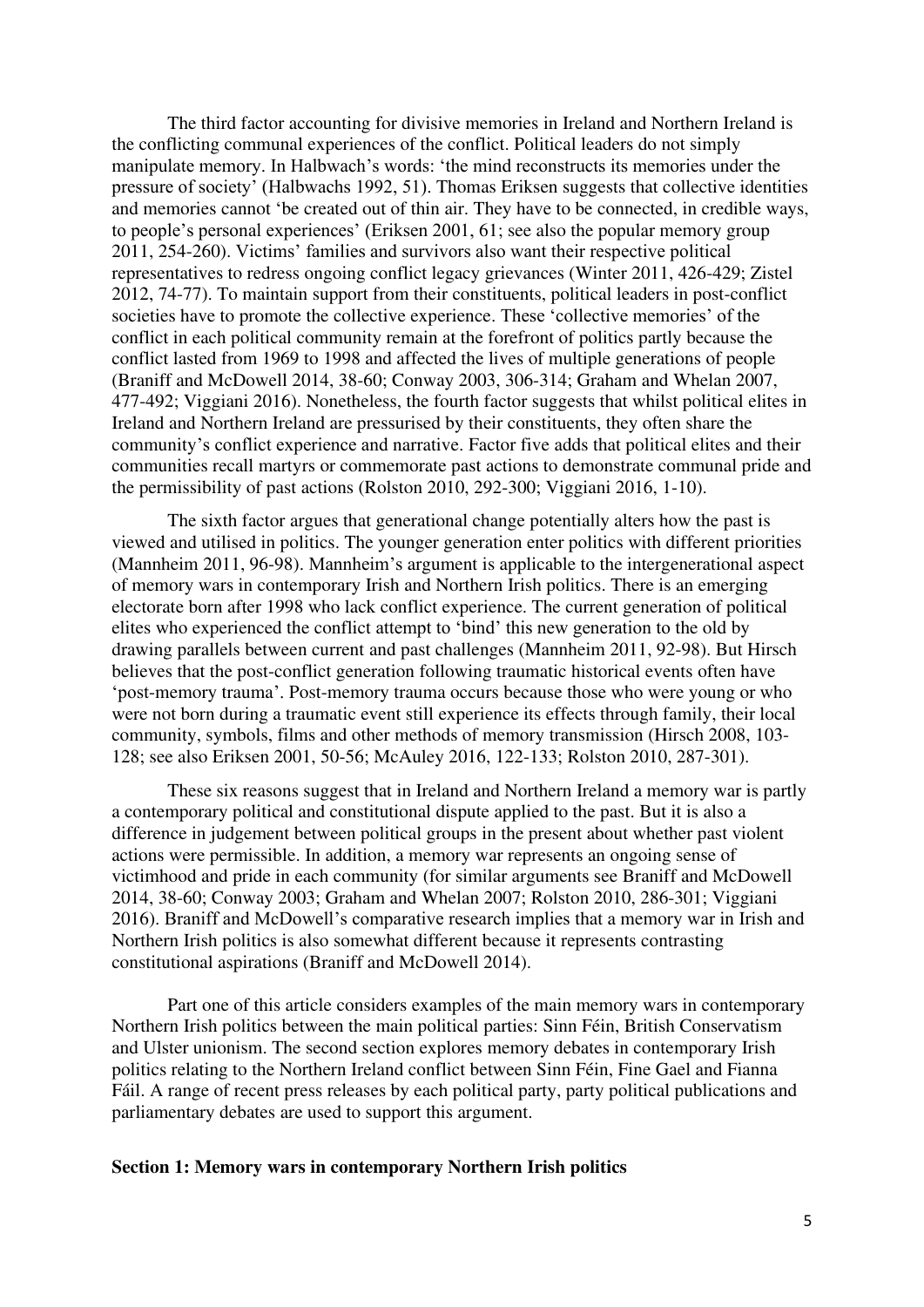#### *Memory wars between Sinn Féin and the British Conservative government*

Two of the principal memory war protagonists surrounding the conflict are Sinn Féin and the British Conservative government. For example, in February 2017, Gerry Adams, longserving Sinn Féin President until February 2017, claimed that the British government were still covering-up their role in the conflict. For Adams: '[t]he British government is not neutral. It was never neutral. It is a partisan participant which always backs the unionist position' (Adams 2017). In the Sinn Féin conflict narrative, they suggest that the British government maintained Ulster Unionist majority and sectarian rule for constitutional, political and economic reasons between 1922 and 1972. Sinn Féin argue that during the conflict the British forces also frequently colluded with loyalist paramilitaries to kill innocent nationalists and IRA members to prevent the acquisition of civil and national rights. Thus Sinn Féin argue that the IRA was justified as they fought for civil and national rights and protected their community. Sinn Féin demand further equality and Irish unification because they believe that history shows British and unionist rule is discriminatory. But Sinn Féin emphasise that the armed campaign is no longer needed because there is greater equality now from which to pursue Irish unification by political means. This view opposes dissident republicans using the past to justify continuing violence (see similar points in Braniff and McDowell 2014, 38-60; Brown and Viggiani 2009; Browne 2016, 104-109; Conway 2003, 306-313; Graham and Whelan 2007, 478-485; Hopkins 2015; McGrattan 2016; Rolston 2010, 286-301; Viggiani 2016, 1-10, 87-108). Sinn Féin communicates their conflict narrative in various ways. Brendan Browne discusses how Sinn Féin commemorations of the 1916 Rising focus on justifying the peace process and how it advances the fulfilment of the 1916 rebels' objectives (Browne 2016). Kris Brown and Elisabetta Viggiani explain how Sinn Féin commemorations, memorials and murals of republicans killed whilst in the IRA are used to promote and morally justify the IRA's actions and Sinn Féin's peace process strategy today (Brown and Viggiani 2009; Viggiani 2016, 1-10, 87-108). Elsewhere, Braniff and McDowell explain how republican commemorative events and murals seek to promote the republican narrative of the conflict outlined above. Their commemorations and murals emphasise IRA heorics and British and unionist collusion or other injustices (Braniff and McDowell 2014, 1-9, 38-60; McDowell 2007, 732-734).

Unsurprisingly, the British state's conflict narrative disagrees that the IRA was fighting a defensive war. Whilst the British government admit that discrimination against the Catholic population in Northern Ireland did exist before 1969, they highlight the socioeconomic and political reforms they introduced by the early 1970s. The British state portrays itself as getting caught in the middle of sectarian fighting between extremists. The British government suggests that the IRA fought an undemocratic campaign, especially as the majority of northern nationalists voted for the non-violent Social and Democratic Labour Party (SDLP) before 1998. Whilst the British state has admitted some failures such as Bloody Sunday in January 1972, they ultimately blame the IRA for initiating the conflict without any moral or political justification. But the British state does accept that Sinn Féin helped to create peace by persuading the IRA to end its campaign. This recent addition to their narrative allows the British government to continue supporting power-sharing between republicans and unionists. Nonetheless, they feel that IRA violence was not permissible and acquired no benefit for nationalists before 1998 (Braniff and McDowell 2014 55-57; Conway 2003; Graham and Whelan 2007). The British government's narrative is visible through memorials and commemorations, although to a much lesser extent than unionists or republicans. One reason is that western governments' access to media outlets and other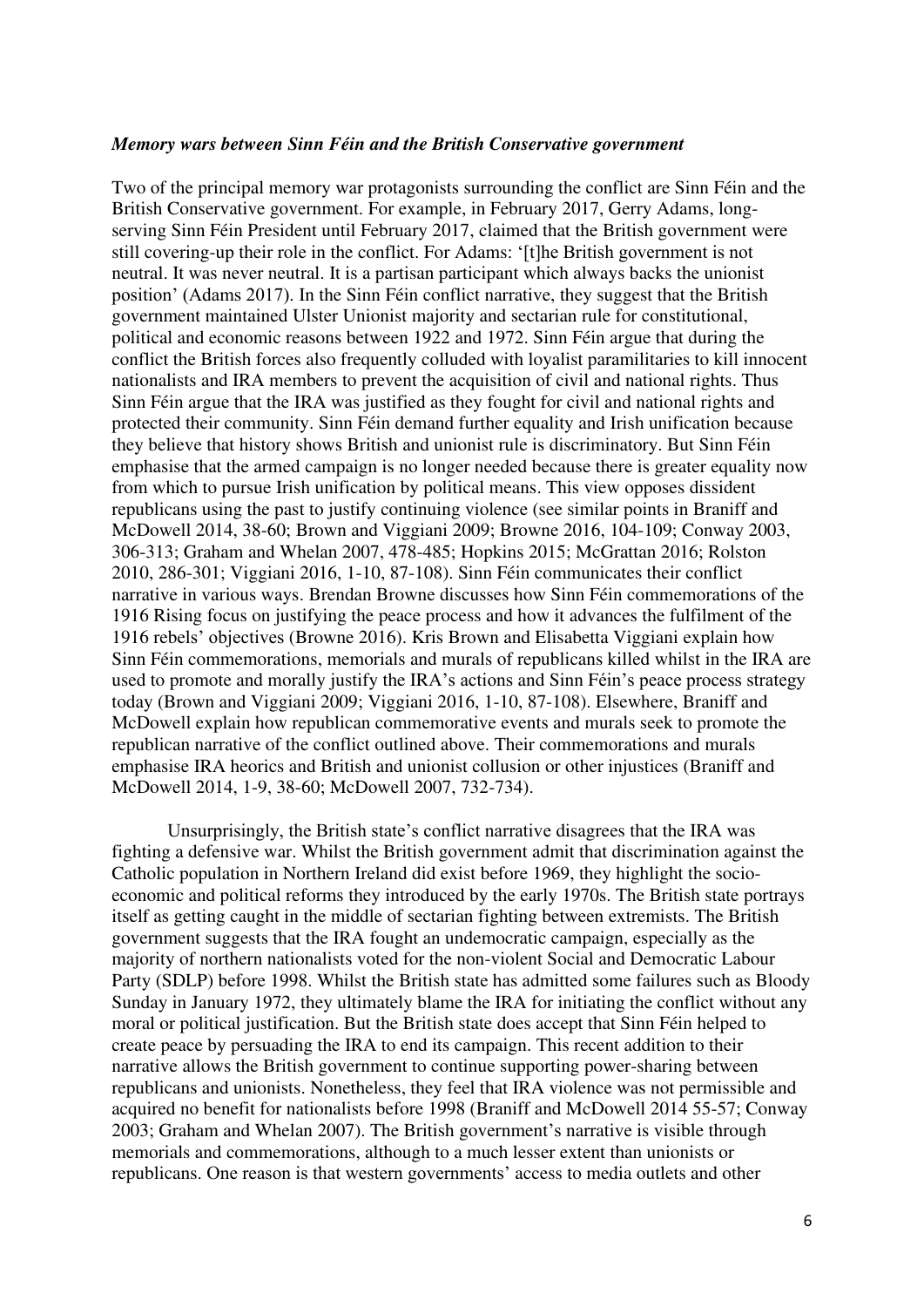communication methods allows them to transmit their interpretations of the past and present in more banal ways (Rolston 2010, 286-289; see also Billig 2013). Braniff and McDowell mention private memorials to security force members killed in the conflict in Belfast and Staffordshire in England. Inscriptions on the memorials present fallen security force members as having sacrificed themselves upholding law and order against terrorists. This narrative surrounding deceased security force members supports the British state's meta-narrative that the conflict was the IRA's fault and was unjustified (Braniff and McDowell 2014, 55-57; McDowell 2007, 734-736). The authors mentioned here suggest similar reasons to this article to explain these contrasting narratives including political, constitutional, communal and moral factors.

A more recent example of a memory war between the current British Conservative government and Sinn Féin surrounds the legacy of Martin McGuinness. Born in Derry city, McGuinness became a leading IRA member by the early 1970s. He was convicted for carrying arms and explosives in Ireland in 1973 (*BBC News* 29 April 2001). After his release, McGuinness became a leading Sinn Féin member, and helped negotiate peace in 1998. He subsequently served as the deputy First Minister in Northern Ireland between 2007 and 2017. In his later years, he engaged in reconciliation acts including entering government with former enemy the Reverend Ian Paisley of the DUP in 2007, and meeting Queen Elizabeth II (McAleese 21 March 2017). These reconciliation acts show that Sinn Féin and the British government have been mindful to validate and sustain the peace process by at times downplaying past divisions to their constituents (Hopkins and McGrattan 2017, 490-494). McGuinness died in March 2017. Debates surrounding his legacy illustrate the generally divisive nature of conflict memory for Irish republicans and British Conservatives. Sir John Major was the British Conservative Prime Minister between November 1990 and May 1997. Major's government reactivated back-channel intermediaries with the IRA to discuss a political settlement. One Sinn Féin negotiator was Martin McGuiness (*Sinn Féin,* 1993). Reflecting on McGuinness' death, Major admitted that McGuinness helped to bring peace to Northern Ireland. Major, however, added that McGuinness' actions as an 'IRA boss' beforehand were 'unforgiveable and we never ought to forget what he did' (Major 2017). Theresa May, the current UK Prime Minister, agreed that McGuiness played a 'defining role' in creating peace, but: 'I can never condone the path [McGuinness] took in the earlier part of his life' (McDonald 2017).

Sinn Féin argue that McGuinness was a hero who fought against British and unionist oppression from 1969. The thousands of Irish nationalists and republicans who lined the streets of Derry for his funeral in March 2017 agreed (*The Guardian* 23 March 2017). Gerry Adams' graveside oration summarizes how republicans want McGuinness but also their armed campaign to be remembered:

Martin McGuinness was a freedom fighter … Reading…some of the media reports…one could be forgiven for believing that Martin…abandoned his republican principles, his former comrades in the IRA, and joined the political establishment … Martin believed in freedom and equality. He resisted by armed actions those who withheld these rights, and…helped shape conditions in which it was possible to advocate for these entitlements by unarmed strategies (*An Phoblacht* 3 April 2017).

Adams presents McGuinness as 'freedom fighter', struggling against state oppression through 'armed actions' to ensure that 'freedom and equality' for Irish nationalists was possible. McGuinness, according to Adams, achieved greater equality for nationalists so that violent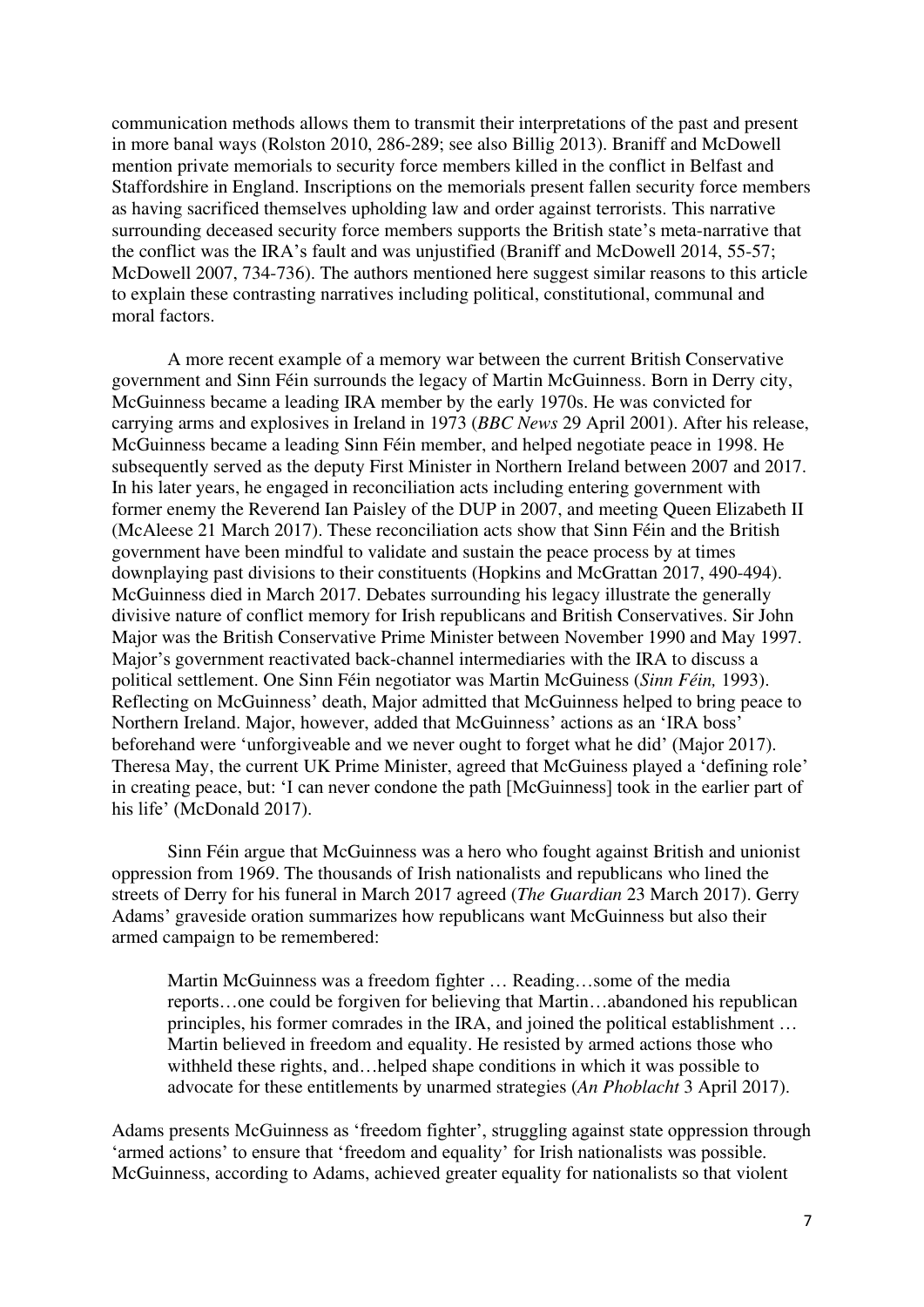means are no longer necessary. The contrasting interpretations of McGuinness' life by Sinn Féin and the British Conservative government support their competing meta-narratives of the conflict outlined. They are motivated by political, constitutional, communal, personal, moral and generational factors.

Both sides engage in a memory war over McGuinness for political and constitutional reasons. Sinn Féin will not allow McGuinness' legacy to be tarnished as he embodies their past and present arguments for Irish unification. Before 1998, Sinn Féin and the IRA argued that campaigning for Irish unity through politics and violence was necessary to ensure discrimination was ended against nationalists (English 2004, 81-183). After 1998, the republican argument shifted slightly as demonstrated by Adams' remarks that McGuinness' 'armed actions' ensured that 'unarmed strategies' can now be used to democratically campaign for Irish unity. Yet Sinn Féin say that McGuinness' legacy reminds Irish nationalists that full equality will not emerge under British and unionist rule. During the funeral oration, Adams informed the crowd: 'Martin believed that the British Government's involvement in Ireland, and…partition…are at the root of our divisions … The British Government has no right whatsoever to have any involvement in Ireland' (*An Phoblacht* 3 April 2017).

In addition, contemporary electoral considerations against inter-group rivals can explain Sinn Féin's account of McGuinness. During the conflict Irish republicans were outperformed by the SDLP in elections. The SDLP campaigned for equality and powersharing in Northern Ireland and eventual Irish unification by consent and without violence (Murray and Tonge 2005). It was only in 2003 that Sinn Féin became the majority Irish nationalist party in Northern Ireland (CAIN 2003). Electoral results before 2003 highlight that most Irish nationalists did not condone IRA violence trying to force significant progress towards Irish unity. But they did support the SDLP's non-violent campaign for greater equality and rights for Catholics in the north prior to eventual peaceful unification by consent. Sinn Féin's portrayal of McGuinness and the IRA as contributing towards civil rights is recognized as a vote winner against the SDLP by assuming their mantle as the party of equality (McBride 2017). Adams' oration also presented a narrative that McGuinness' efforts in the past mean 'unarmed strategies' are now the way forward because basic equality has been achieved. This argument tries to politically challenge dissident republican suggestions that McGuinness and Sinn Féin betrayed republican principles and that further violence is required (Brown and Viggiani 2009; Browne 2016; Hopkins 2015; McDowell 2007, 729-733).

The Conservative British government also engages in memory wars over McGuinness' legacy partly for constitutional and political reasons. They seek to justify continued British rule in Northern Ireland by referring to the past. May and Major could not say that McGuinness was a freedom fighter. Otherwise, they risk delegitimising British rule in Northern Ireland. During a UK parliamentary debate on Brexit in March 2017, May said that the Conservative 'preference…[was] that Northern Ireland should remain part of the UK, and we will never be neutral in expressing our support for that' (*The Irish Times* 29 March 2017). Reminding the electorate in Northern Ireland of Sinn Féin's past shows the Conservatives trying to politically assist unionism in elections too. The Conservatives currently have a confidence and supply deal with the DUP following the UK general election in 2017.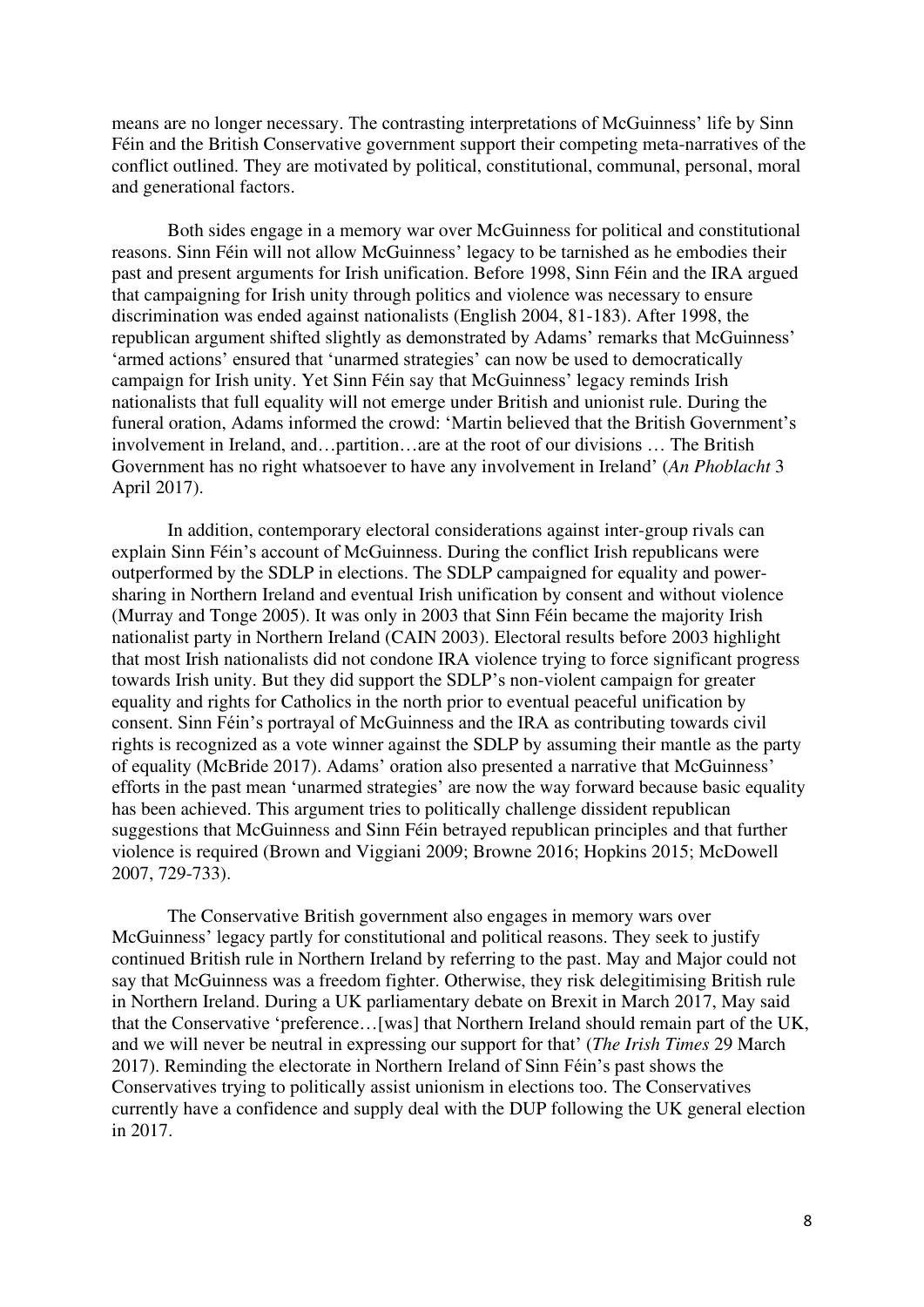The collective memory of the conflict and debates surrounding the morality of IRA actions equally affects how these groups remember McGuinness. Sinn Féin will not reject their past link to the IRA. Otherwise, they risk losing their original core voters in areas such as west Belfast, where Gerry Adams won elections frequently during the IRA's campaign (Brown and Viggiani 2009; Viggiani 2016, 87-108). Sinn Féin leaders such as Adams' personal conflict experience also means that the party condones the IRA's campaign against what they perceived to be British and unionist aggression. For Adams, those presenting McGuinness as a ruthless terrorist insults his own experience (Adams 1986; Adams 2004). A sign that Adams and veteran republicans applaud McGuinness' affiliation with the IRA is demonstrated by Adams' final words at the oration. He reminded the audience that McGuinness: 'was a rebel – up the rebels!' (*An Phoblacht* 3 April 2017). The republican and nationalist community largely subscribes to Sinn Féin's portrayal of McGuinness and conflict narrative because it resonates with their own experience. Nationalists were at times attacked by the state forces indiscriminately, such as Bloody Sunday in Derry in 1972 (Braniff and McDowell 2014, 38-60; Brown and Viggiani 2009; Conway 2003, 303-316). Gerry Adams was also shot by loyalist paramilitaries in 1984 in what he alleges was collusion between British security forces and loyalists (*An Phoblacht* 14 March 2014). Sinn Féin's praise for McGuinness and other deceased IRA members also demonstrates personal and communal pride (Brown and Viggiani 2009; Rolston 2010, 292-300; Viggiani 2016, 87-108). They believe IRA actions were permissible in order to defend the nationalist community and enhance their civil rights.

In contrast, the Conservative party's experience of IRA violence means that they contest any representations of McGuinness or the IRA as honorable. In 1991, the IRA mortared a cabinet meeting that John Major was hosting as the Prime Minister at Downing Street (Taylor 1998, 321-322). He escaped injury. Some Conservative colleagues were not so fortunate. In October 1984, the IRA exploded a bomb at the Conservative Party conference in Brighton, which killed five people, including Sir Anthony Berry a Conservative MP (McKittrick *et al.* 2007, 996-998). Amongst those severely disabled was Margaret Tebbit, the wife of Norman Tebbitt, a Conservative MP. Following McGuinness' death, Norman Tebbit remarked: 'I hope…he'll be parked in…hell for the rest of eternity' (*The Daily Mail* 21 March 2017). Furthermore, there were 454 British Armed Forces members and 639 civilians across the UK and Northern Ireland killed by the IRA during the conflict (McKittrick *et al.*  2007, 1562). This collective experience of suffering incentivizes the British Conservative party's rebuttal of Sinn Féin attempts to portray McGuinness or the IRA as fighting for civil rights. In addition, Conservative comments on McGuinness resonate with their overall conflict narrative: that republican violence was not ethically permissible as it lacked a majority of electoral support and harmed civilians.

Political memory wars surrounding Martin McGuinness' legacy also show the older generation within Irish republicanism and British Conservatism attempting to 'bind' the postconflict generation to their conflict narrative (Mannheim 2011, 96-98). At McGuinness' graveside, Gerry Adams reminded the audience:

Thanks to Martin we now live in a very different Ireland … The future can now be decided by us. If you want an Acht na Gaeilge [Irish language act] campaign for it. If you want a Bill of Rights, campaign for that … If you want freedom [Irish unification], go out and take it … we are the stronger because of Martin (*An Phoblacht* 3 April 2017).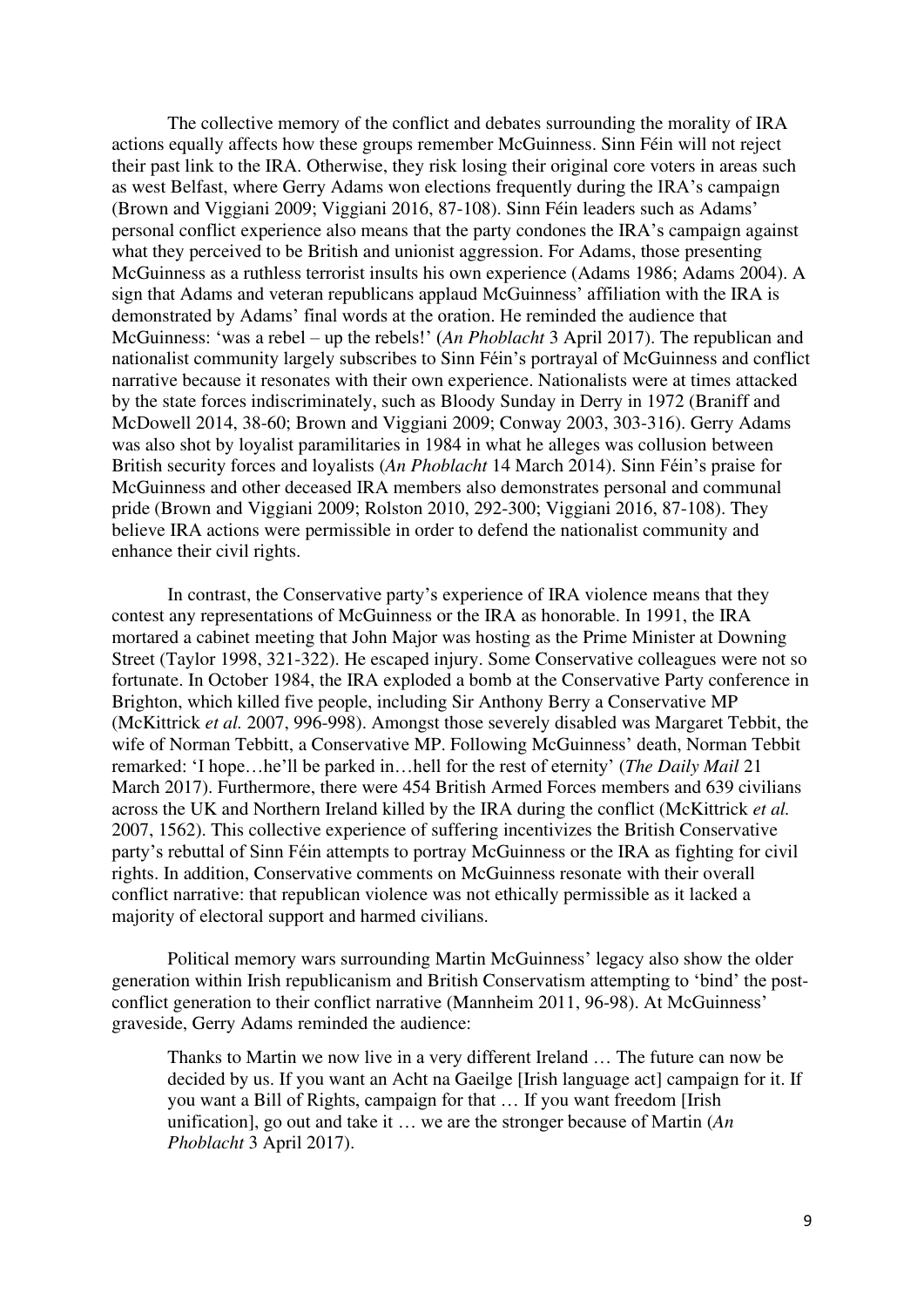Adams' words show veteran republicans trying to ensure that the post-1998 generation of Irish republicans link their present concerns such as an Irish language act to the Sinn Féin leadership's past efforts during the conflict. Their message is explicit: our struggles have given you, the republican youth, a platform to campaign on contemporary issues and Irish unification today. In contrast, the conflict generation of British Conservatives want to remind the Conservative youth that Irish republicanism has a violent past that harmed the UK and Conservative party. Yet Hirsch explains that post-conflict trauma is transmitted to those who did not experience the events through films, personal stories, commemorations and other methods (Hirsch 2008; see also McAuley 2016, 122-123; Rolston 2010, 290-292). Postmemory can explain why younger Sinn Féin and Conservative leaders and supporters continue to call for justice surrounding events that they did not experience. The appearance of Ógra Shinn Féin (Sinn Féin youth), for example, at 'Tyrone Volunteers Day' commemorating Tyrone IRA volunteers killed in the 1980s and early 1990s demonstrates how post-conflict trauma partly attracts young republicans to support Sinn Féin (*An Phoblacht* 30 July 2010).

#### *Memory wars between Sinn Féin and Ulster Unionism*

Under the power-sharing system in Northern Ireland since 1998, Ulster unionist and Irish nationalist political parties share executive power. If the largest unionist or nationalist party withdraws from government, the institutions collapse. This situation arose in January 2017. Sinn Féin withdrew from the power-sharing arrangement with the largest unionist party, the DUP. The political impasse in Belfast continues today. The collapse of the power-sharing institutions partly resulted from contemporary disputes surrounding an Irish language act and a corrupt energy scheme (Fenton 2017; Dunbar 2017). But so divisive have debates on dealing with the past been that this factor contributed to the political stalemate. Martin McGuinness said in January 2017: 'The British Government [and unionists] … [have] failed to address…the legacy of the conflict' by overlooking nationalist victims of state violence (*An Phoblacht* 16 January 2017). Conflicting historical interpretations between these two groups are not new. A principal reason for the formation of Northern Ireland in 1920 was that loyalists (militant Protestants) and unionists (political Protestants) believed that Irish history demonstrated that they could never enjoy religious liberties and freedom under a Catholic and Irish government (Taylor 2000, 1-70). Contemporary memory debates often focus on competing memories about the Northern Ireland conflict from 1969.

 Section one has described Sinn Féin's narrative surrounding the conflict: that IRA activities were justified following unionist and British state discrimination against northern nationalists. Lawther and Simpson explain Protestant-unionists' competing conflict narrative. Lawther comments on how various Ulster unionists believe 'they bore no responsibility' for the conflict. Whilst some unionist politicians do accept that there was discrimination in the past, they do not believe the IRA's violence was a legitimate response. In the unionist narrative, IRA violence was about forcing Irish unification on the majority of Northern Ireland's (predominately Protestant) population. One DUP representative explained to Lawther: 'unionists…were victims of a [republican] revolutionary organisation who wanted to overthrow their state'. For unionists, the IRA's campaign was undemocratic as it lacked a majority of electoral support, and was morally wrong as it killed civilians and security force members, who in unionist eyes were protecting civilians (Lawther 2012; Simpson 2013). Ulster loyalists, who used violence against the IRA and Catholic civilians in what they argue was a defensive campaign, generally concur with this narrative. The main difference is that loyalists highlight IRA sectarian killings alongside historical Ulster Protestant resistance to Irish unification by the original Ulster Volunteer Force (UVF) in 1912 as legitimising their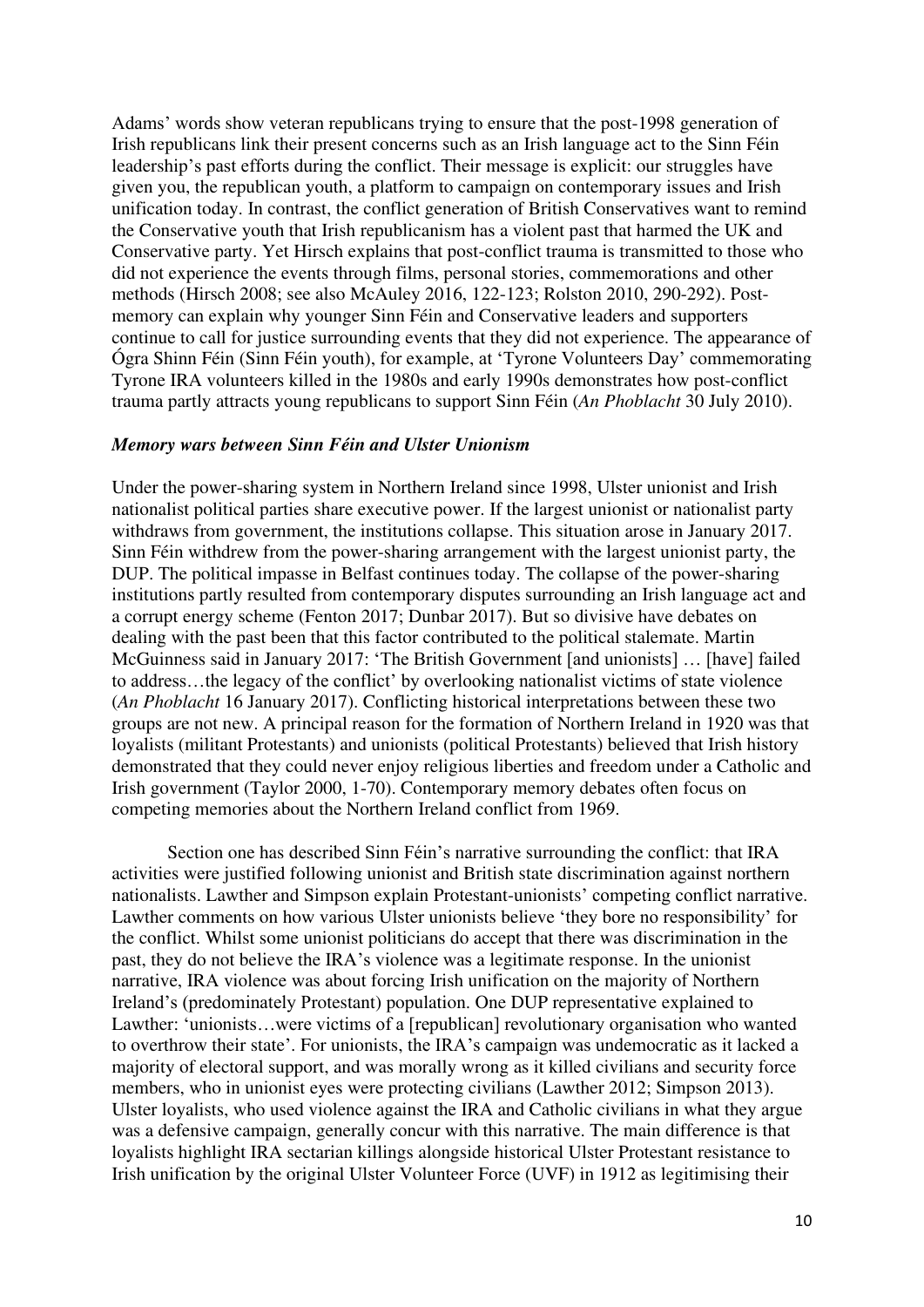sectarian and violent response to the IRA (Braniff and McDowell 2014, 49-52; Hearty 2015; McAuley 2016, 122-133). Due to limited space but also the electoral dominance of political unionism, this section primarily focuses on the memory contest between political unionism and Sinn Féin. Nevertheless, political unionism also uses the past to try to ensure that the Protestant community continues to support the DUP or UUP rather than loyalist parties (Lawther 2011, 2012; McAuley, 2016).

A crucial memory battleground between Sinn Féin and unionists surrounds the definition of victim. For unionists, anyone who paramilitaries killed or attacked are the 'innocent' victims, including the security forces (Lawther 2012, 161-69). Unionists reject any suggestion that there was moral equivalence between these victims and the paramilitaries who died in orchestrating undemocratic 'terrorist' violence. Recent arguments between Sinn Féin, unionists and the British government relating to potential prosecutions of former security force members illustrate these divisions. In April 2017, the UK House of Commons Defence Select Committee recommended an amnesty for security force members involved in killings during the conflict (UK House of Commons Defence Select Committee 2017). Unionists support this security force amnesty. In April 2017, Doug Beattie, an UUP representative and former British Army captain, spoke at a British Army veterans of Northern Ireland protest in Belfast. Beattie argued that current legacy investigations focused too heavily on the security forces and not the 'terrorists' (Moriarty 2017). In the DUP's Westminster election manifesto in June 2017, they supported: 'not [permitting] the rewriting of the past or the persecution of the security forces' (*DUP* 2017, 2; see also Lawther 2012; Simpson 2013). Sinn Féin reject what they believe are attempts by unionism and the British government to 'cover-up' the security forces' role in the conflict and create a 'hierarchy of victims', where those who suffered state violence are forgotten (Adams 2009; *An Phoblacht* 3 April 2017). Sinn Féin calls for an internationally-led truth and reconciliation commission to ensure equal investigation on all sides' actions and no hierarchy of victims (*An Phoblacht* 16 June 2011).

Contemporary political and constitutional factors contribute to competing memories on who were the victims of the conflict. Sinn Féin's portrayal of IRA volunteers as victims and freedom fighters is part of justifying the IRA's campaign as fighting unionist and British oppression. This argument attempts to legitimise current Sinn Féin strategy and leaders through explaining the origins of the cause for a united Ireland and civil rights for northern republicans. In addition, Sinn Féin suggest that IRA volunteers and nationalist civilians suffered because of state activities to raise doubts about the validity of continued British rule in Northern Ireland (Braniff and McDowell 2014, 38-49; Brown and Viggiani 2009; Hopkins 2015; Graham and Whelan 2007; McDowell 2007, 726-734; McGrattan 2016). The broader definition of victim also enables Sinn Féin to deflect SDLP arguments that the IRA's campaign was illegitimate (Hopkins 2015, 79-93; McDowell 2007, 726-734; McGrattan 2016). In contrast, unionists maintain a tough line on what constitutes a victim to ensure political support from Protestant-unionist voters. The Protestant unionist community rejects that the IRA or its supporters were victims (Lawther 2011, 2012; Simpson 2013). If unionists accepted that the IRA's campaign was justified by agreeing that IRA members were in some way 'victims', they would also fear that they would weaken the legitimacy of Northern Irish state (Lawther 2012).

The communities that the political leaders of unionism and republicanism originate from also influence memory wars in contemporary politics. For instance, in Derry city nationalists did face discrimination before the 1970s in terms of employment, voting and housing (Whyte 1983). Security force activity also did discriminate at particular times by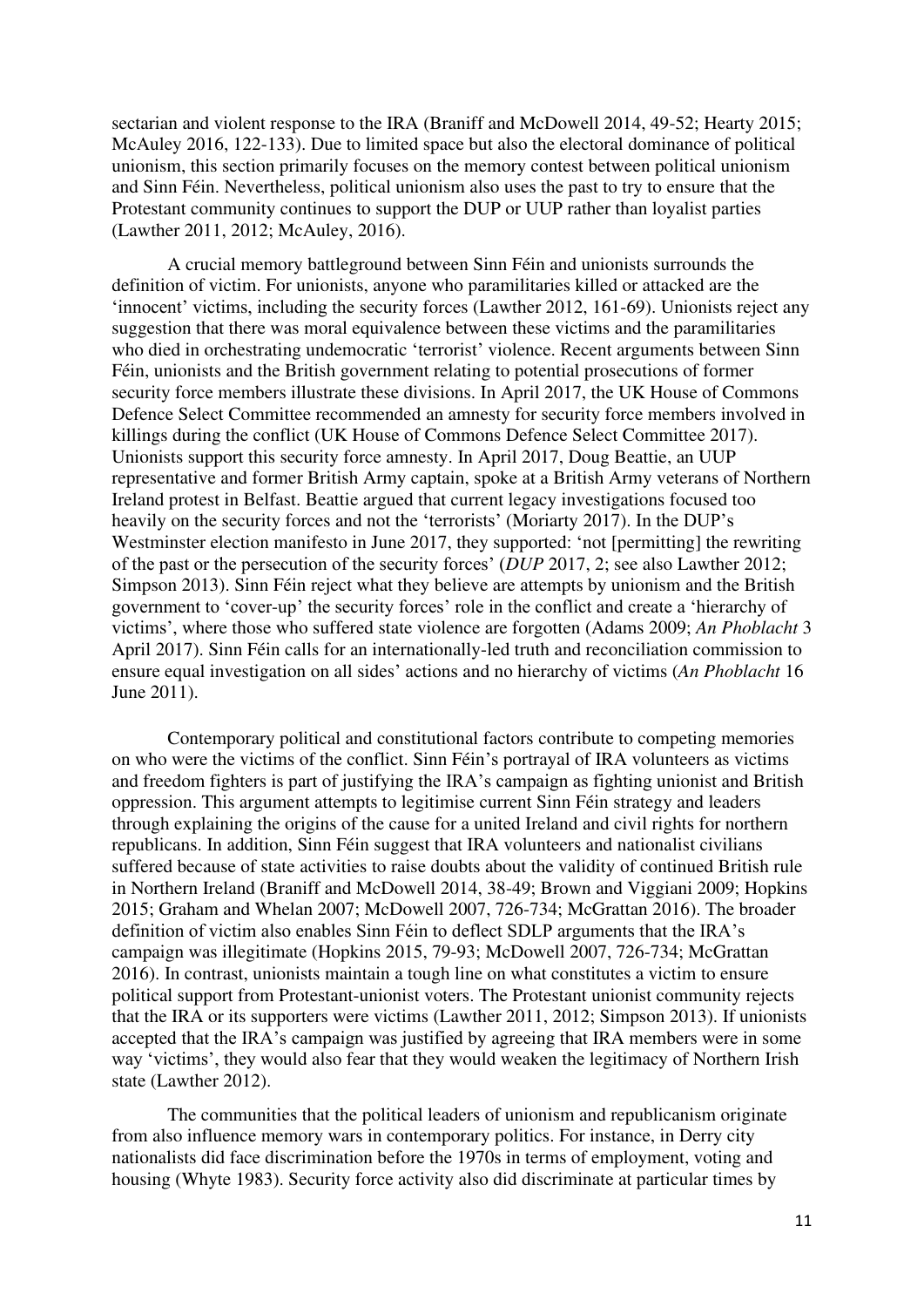focusing predominately on the IRA and nationalist community in areas such as north Belfast, rather than loyalist violence (McBride 2017). This specific experience of state violence explains why republican leaders and their supporters want the term victim to include those killed by state forces. Conway, for instance, suggests that the nationalist 'folk memory' of Bloody Sunday as state murder continued through the transmission of accounts from those involved to other nationalists through stories, films and other means (Conway 2003, 306- 314). The broad definition of victim promoted by republicans demonstrates solidarity and communal pride in remembering the dead from their communities too (Rolston 2010, 292- 300). This experience is shared by Sinn Féin leaders and members. John Finucane, for example, unsuccessfully stood for Sinn Féin in the recent UK general election in north Belfast in June 2017. John is the son of Pat Finucane, a lawyer killed by loyalists in collusion with the UK security forces (de Silva 2012; *An Phoblacht* 3 May 2017). The fact that Sinn Féin put forward a candidate who is the son of a victim of collusion demonstrates that the party leadership fully subscribe to the communal memories of the conflict and a broad definition of victim (Braniff and McDowell, 46-49). Sinn Féin's broad victim definition supports their narrative that IRA activity was justified in response to state oppression.

For unionists and former security force members who support unionist parties, their suffering at the hands of the IRA encourages a narrower definition of victim. Dawson has described how the border Protestant and unionist communities in areas such as Fermanagh believe that IRA attacks on off-duty security force members and Protestant civilians there were sectarian. They even suggest the attacks represent ethnic cleansing to try to tip the Catholic and Protestant balance in the IRA's favour (Dawson 2007, 207-260). Unionist politicians support these sentiments partly because unionist political leaders share their community's conflict trauma. Arlene Foster's father was shot by the IRA in county Fermanagh but survived in 1979 (*Belfast Telegraph* 18 December 2015). Mike Nesbitt, leader of the UUP until March 2017, recalled during a speech in April 2016: 'the memorable day for the Nesbitts was the 25 of January 1973; the day the family business was blown up by the Provisional IRA' (Nesbitt 2016). This unionist conflict memory and trauma helps to explain why they will not allow Sinn Féin to defend the IRA's campaign as a liberation struggle and claim that IRA members were victims. Neither will they accept prosecutions for security force members who tried to stop what they saw as an IRA sectarian assault on their community. Unionists do not believe attacking the state was morally permissible when political avenues were open to republicans and various civil rights reforms were implemented by the 1970s. For this reason, unionists prioritise victims killed by the IRA because IRA violence in their view caused the conflict and was 'morally wrong' (*News Letter* 18 September 2012; Lawther 2011, 2012; Simpson 2013).

Sinn Féin's victim definition can also be seen as an attempt to legitimise the IRA's actions for the younger generation. It suggests that republicans equally suffered compared to all other sides of the conflict and that their response to the suffering was permissible. On the other hand, unionist leaders recall IRA atrocities alongside security force bravery to ensure that young unionist voters realize the damage Sinn Féin caused to their community. The message to young Protestant voters is to reject Sinn Féin and the broad definition of victim as political propaganda that seeks to undermine the union and give the IRA moral equivalence to the security forces. Post-conflict trauma and selective victim definitions are transmitted to the youth in both communities through the same methods as to other voters via murals, memorials, marches and commemorative events. Hence why various conflict murals in loyalist areas focus on IRA atrocities, and republican conflict murals depict state collusion and violence against nationalists (Braniff and McDowell 2014, 38-58; Brown and Viggiani 2009; Conway 2003; Hirsch 2008; McAuley 2016, 122-123; Rolston 2010; Viggiani 2016).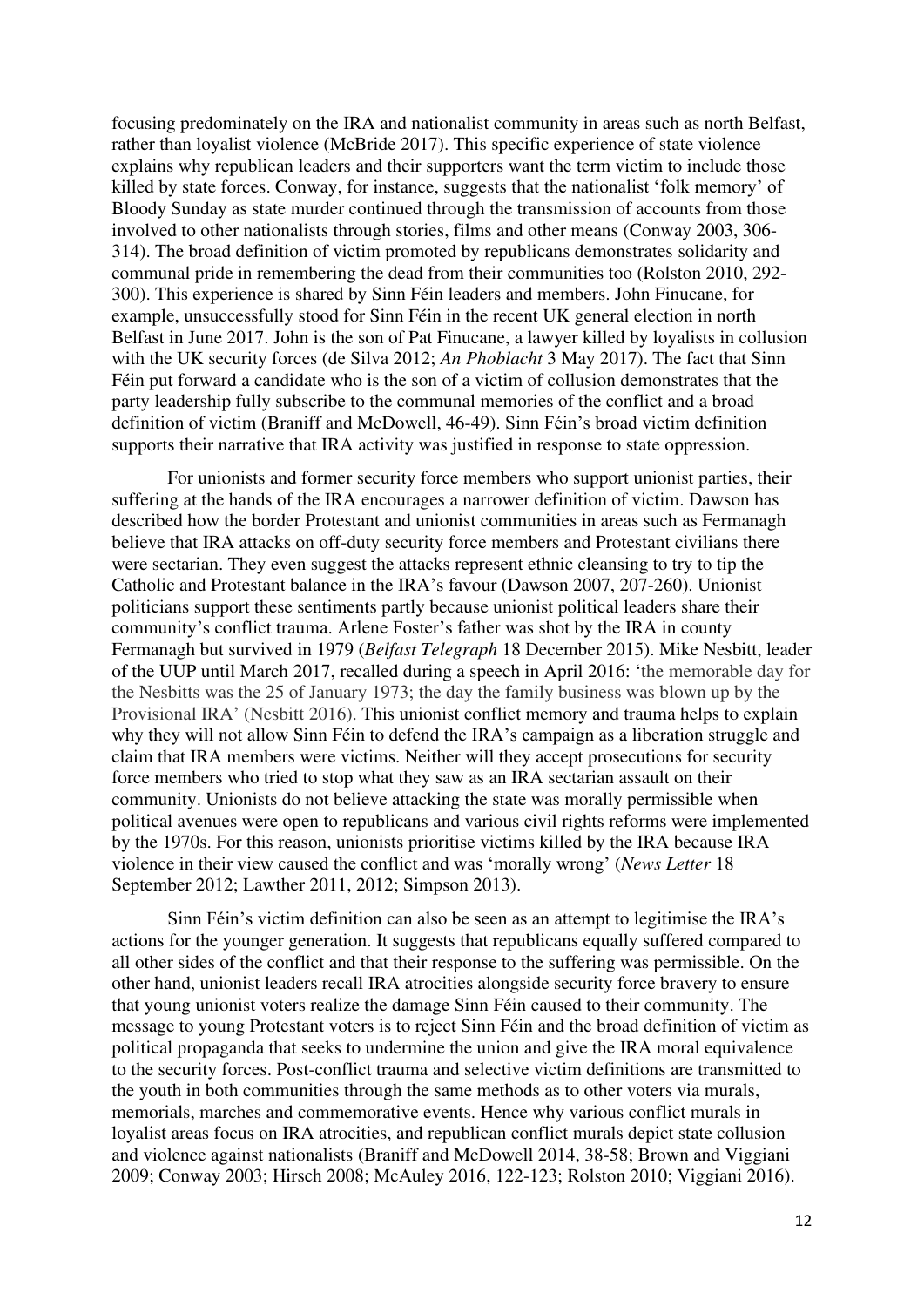### **Section two: Memory wars surrounding the legacy of the Northern Ireland conflict in contemporary Irish politics.**

Memory wars relating to the Northern Ireland conflict regularly feature in the contemporary politics of the Republic of Ireland. The primary protagonists are the three dominant political parties: Fine Gael, Fianna Fáil and Sinn Féin. Fine Gael and Fianna Fáil are currently the two largest parties electorally. Both are centre-right. The two parties split from a single movement, the original Sinn Féin and old IRA, who fought the Irish War of Independence against British rule from 1918 to 1921. Republicans who went on to form Fine Gael backed a peace treaty with Britain in 1921. The treaty included partition and Ireland remaining within the UK Commonwealth at the time. A substantial minority of Irish politicians rejected the treaty, many of whom eventually founded Fianna Fáil in 1926. Conflicting views on the treaty sparked a civil war between the pro-treaty IRA (later Fine Gael) and anti-treaty IRA (primarily Fianna Fáil) in June 1922, which lasted until May 1923. The pro-treaty IRA volunteers won, and formed the first Irish government. After losing the civil war, Fianna Fáil turned to politics in 1926, advocating Irish unity by consent. The party has been in power on various occasions (O'Donnell 2007, 1-46). Currently, Fine Gael are in a minority government through a supply and demand deal with Fianna Fáil.

A small number of IRA and Sinn Féin members refused to join Fine Gael or Fianna Fáil following the Irish civil war. IRA and Sinn Féin support increased in the north following the outbreak of communal violence there in 1969. Sinn Féin did not formally recognise the Irish state until 1986, labelling it as the '26 counties' since, in their view, it betrayed the proclamation for an all-Ireland republic (32 counties) made in 1916 (Adams 1986, 37-49). Sinn Féin only took seats in the Dublin government (the Dáil) from 1986. They finished third in the last Dáil election in February 2016. The party is on the left of the political spectrum.

 Despite being a periphery state to the Northern Ireland conflict, Ireland experienced 121 conflict related deaths between 1969 and 1998. This total includes thirty-four deaths on 17 May 1974, when loyalist paramilitaries exploded car bombs in Dublin and the border town of Monaghan (McKittrick *et al.* 2007, 449-454). Whilst instructed not to attack the Irish state, the Provisional IRA also killed seven Irish security force members during the conflict, including Garda officers (Irish police), Irish prison guards and Irish Defence Force members (McKittrick *et al.* 2007, 1562). The Irish government was politically involved in the conflict too, because they claimed territorial sovereignty over the north before 1998 (*BBC News* 2 December 1999).

Fine Gael and Fianna Fáil ultimately sought unification in the long-term during the Northern Ireland conflict. But they wanted power-sharing in the north first to stop the violence (Mulroe 2017). Both parties rejected Sinn Féin and the IRA for various reasons. They believed that the Provisional IRA was a sectarian organisation, unlike the old IRA, and was anti-democratic because it lacked a majority of the electoral mandate in Ireland. Both parties also felt that IRA violence from 1969 was counter-productive and deterred unionists from agreeing to a united Ireland. The Irish state feared that the IRA and Sinn Féin threatened stability in the Irish Republic too with their 'far-left' ideology and occasional killings of Irish security force members and politicians before 1998. Fine Gael and Fianna Fáil governments throughout the conflict respectively backed stringent security measures against the IRA. One example is the censorship act they introduced from the 1970s banning Sinn Féin and IRA representatives from Irish airwaves. The Irish government refused to have any political dealings with Sinn Féin until the 1980s. Thereafter they assisted the emergence of the peace process by ensuring that all sides including republicans and loyalists were involved (Leahy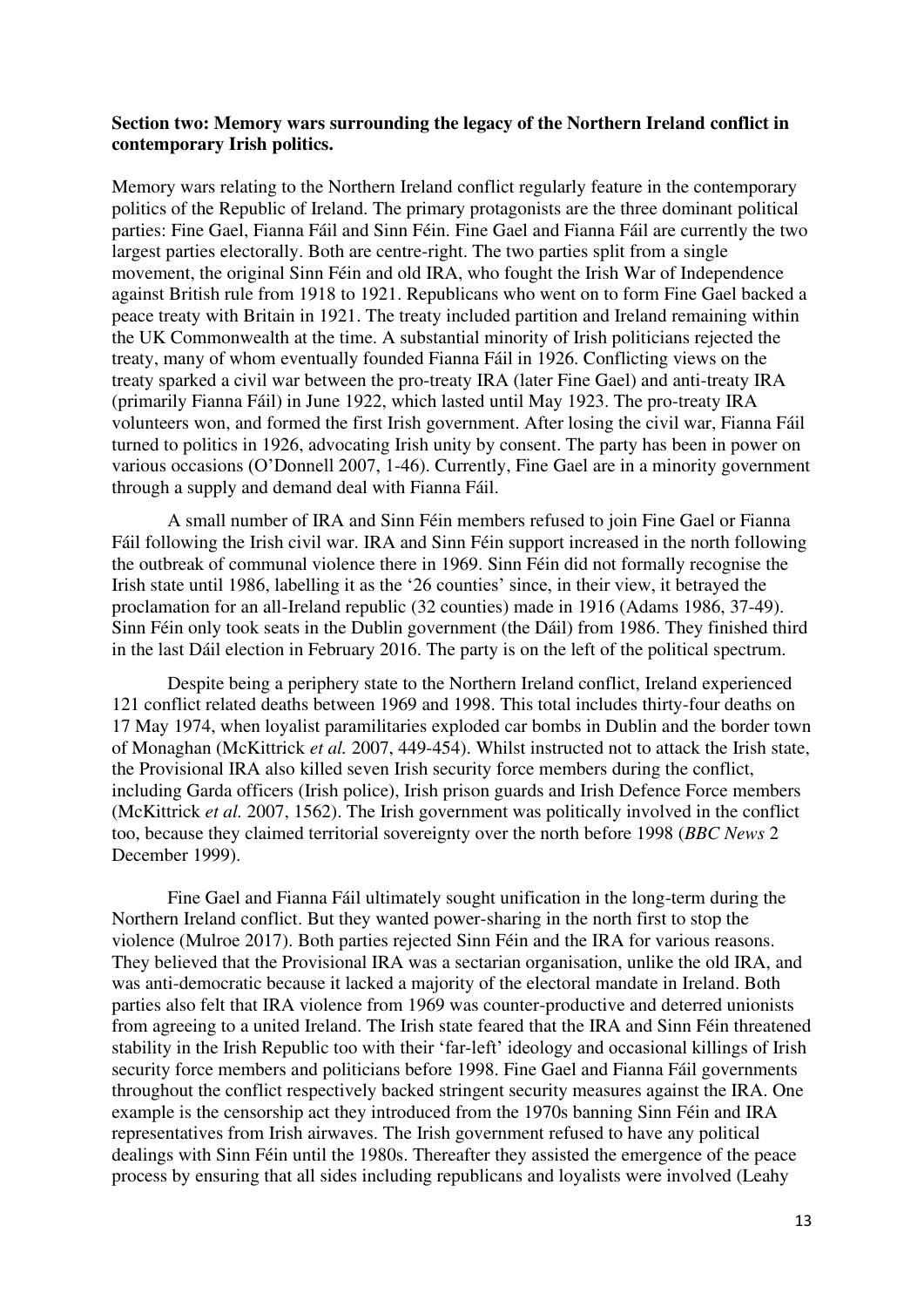2015, 182-226; O'Donnell 2007, 1-80). But tough security measures against republicans only ended once the Provisional IRA ceased its armed campaign in the north (O'Donnell 2007, 87- 117). Fine Gael's and Fianna Fáil's conflict narrative suggests that their role was primarily to assist the search for peace in Northern Ireland that would end discrimination against nationalists but also excuses for IRA activity.

Sinn Féin's narrative of the Irish government's role in the conflict significantly differs. In their view, the IRA was necessary partly because the Irish state abandoned the northern Catholic population after partition to unionist discrimination. For Sinn Féin, the Irish government failed to act when it had the opportunity during communal violence following civil rights marches between nationalists and unionists in the north in 1969. Furthermore, Sinn Féin argue that the Irish government has failed to meet the republican standards set by the 1916 uprising and the Irish War of Independence against British rule by accepting partition (Adams 1986, 37-4). Graff-McRae discusses these competing narratives although in relation to earlier historical events and the IRA hunger-strikes in 1981 (Graff-McRae 2010, 44-77, 160-221).

The six factors accounting for memory wars between Sinn Féin, the British government and unionists can also explain the memory wars in Irish politics. Two examples to demonstrate this argument are the commemoration of past republican martyrs and the IRA's killing of Irish police officers during the conflict. In terms of commemorations, for example, Fianna Fáil reject Sinn Féin's attempts to claim that historical republican icons justify the Provisional IRA's campaign in Northern Ireland from 1969. In October 2015, Micheál Martin, the Fianna Fáil leader, rebuked Sinn Féin's account of history at the Bodenstown commemoration of Wolfe Tone. Tone was a Protestant Irish republican who attempted to create a secular Irish republic in 1798 during an unsuccessful rebellion against British rule. For Martin, Tone wanted an 'inclusive' republicanism that deplored sectarianism. He also referred to Fianna Fáil being established by many veterans of the Easter Rising of 1916. The Easter Rising in Dublin saw Irish republicans participate in an uprising at the General Post Office, proclaim an Irish republic, before being forced to unconditionally surrender by British forces six days later. The Rising leaders were shot, leading to growing support for Sinn Féin and the old IRA guerrilla war effort against British rule from 1918. Fianna Fáil descended from the old IRA and Sinn Féin. Martin criticised contemporary Sinn Féin's claims to be the heirs of Tone and the 1916 rebels:

Sinn Fein has no right to claim that it represents the men and women of 1916. Founded less than 50 years ago, [Sinn Féin] waged a campaign in the face of the overwhelming …opposition of the Irish people … Theirs is not the ideology of 1798 and 1916 – it is a mafia-like organisation which is incapable of respecting anyone outside of its own ranks … No organisation which fails to expose…murderers can call itself republican (Martin 18 October 2015).

Martin suggests the Provisional IRA were 'mafia-like' because they lacked a sizeable democratic mandate in Ireland before 1998 to support their armed campaign. In contrast, he implies that Tone and the 1916 rebels represented Irish people, which, of course, following his democratic mandate criteria is disputable. Nonetheless, he also implies that the Provisional IRA's 'methods…dishonoured the Republic', alluding to its killing of some civilians in northern and southern Ireland from 1969.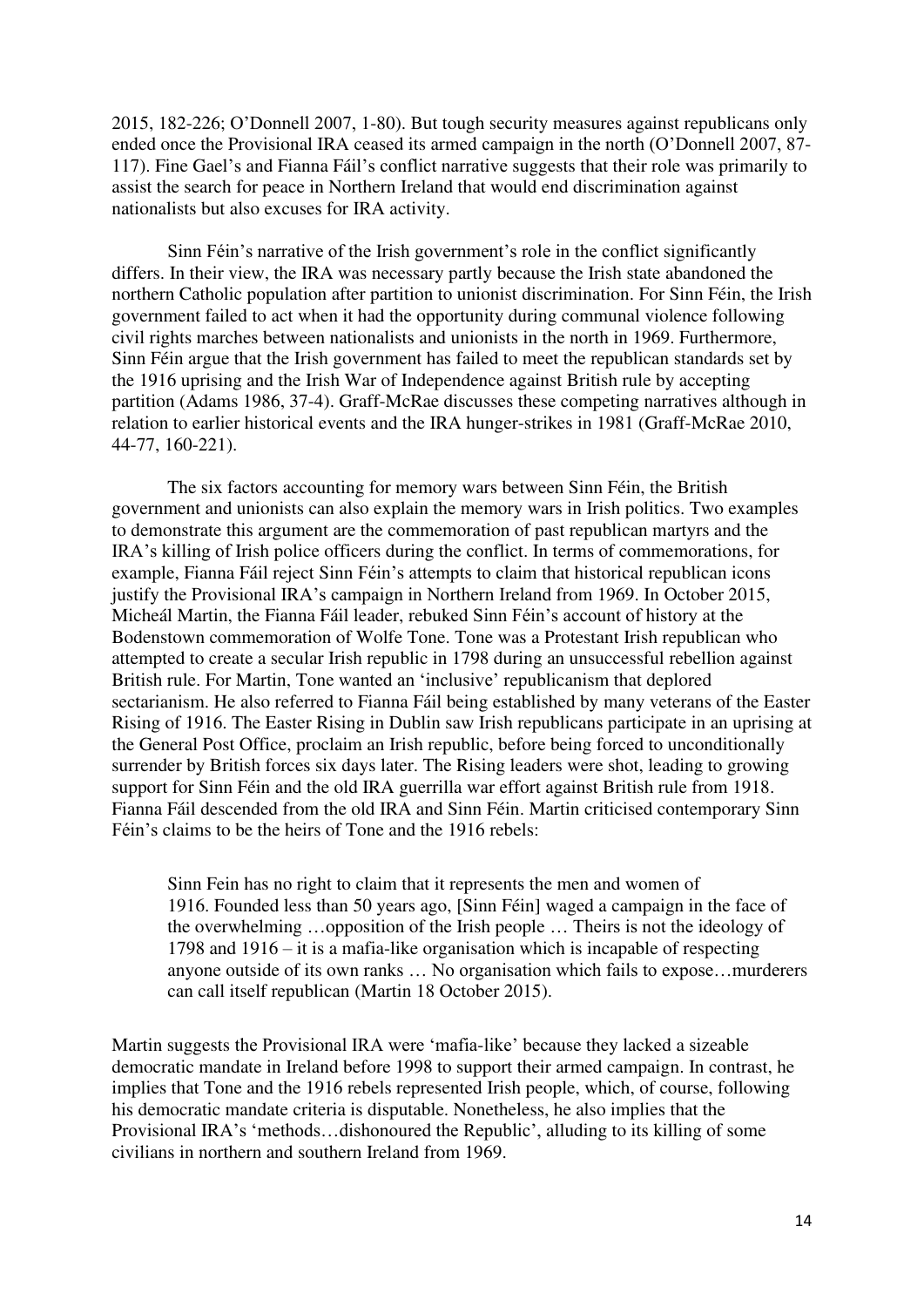In response, Sinn Féin argues that the Provisional IRA's violence from 1969 was no different in its aims and methods than past republican rebels. During a debate in the Dáil surrounding an Irish state tribunal into potential Garda collusion with the Provisional IRA in the killing of two Royal Ulster Constabulary (RUC) superintendents in 1989, Gerry Adams defended the Provisional IRA's campaign as being no different to the old IRA's. Adams said:

all the main parties [here] came from…armed resistance … [t]here is no way one can…say there was a good Old IRA back in the day throwing powder puffs at the British and…that there is an IRA [in the north from 1969] which…behaved in a more cruel way (Dáil Éireann debates, 4 December 2013).

Sinn Féin also suggest that Fine Gael and Fianna Fáil have betrayed the all-Ireland election of 1918 before partition, which saw Irish republicanism win a majority across the island of Ireland (Taylor 1998, 8-68). Sinn Féin argue that Fine Gael's and Fianna Fáil's acceptance of partition abandoned the majority of consent across the island. Indeed, Gerry Adams has remarked that Fine Gael and Fianna Fáil 'know that [the] sacrifices [of 1916] were not for a partitioned Ireland or a 26-county Republic, though they rarely admit it' (*An Phoblacht* 22 May 2011; for similar comments on memory debates on 1916 and Wolfe Tone see Graff-McRae 2010, 56-76, 130-147).

A further memory war involves the IRA's killing of Irish security force members during the Northern Ireland conflict. Gerry Adams as the TD (member of the Irish parliament) for Louth apologised in January 2013 for the Provisional IRA killing Irish security force members (*Irish Examiner* 30 January 2013). Whilst the Provisional IRA leadership stipulated that the IRA should not attack Irish security forces, it did occasionally happen. Fianna Fáil and Fine Gael continue to recall these killings, particularly in cases where convictions did not emerge. One example comes from a parliamentary debate in the Dáil in November 2016. The debate focused on allegations that despite admitting to the family of Brian Stack, an Irish prisoner officer, that the IRA were responsible for his death in 1984, Sinn Féin were covering-up the names of those responsible. Micheál Martin said that IRA statements trying to explain the motives behind the killing were trying 'to justify…coldblooded murder' by saying that Stack was a brutal prison officer ('Leader's questions', Dáil debates, 29 November 2016). In a subsequent debate on 6 December 2016, Alan Farrell, a Fine Gael TD, decided to accuse two sitting Sinn Féin TD's Martin Ferris and Dessie Ellis of being involved in the Stack killing. Pandemonium ensued, with Ferris shouting: 'It is disgraceful that he has named Deputy Ellis and myself … Come outside and do that' (Dáil Éireann debate, 7 December 2016).

Political and constitutional factors can partly explain these competing memories. Fine Gael and Fianna Fáil question Sinn Féin's suitability for potentially governing Ireland by reminding the electorate about IRA killings of Irish security force personnel. For example, there are currently ongoing investigations into Garda corruption unconnected to the conflict ('Confidence in government motion', Dáil Éireann debates 15 February 2017). Alongside Sinn Féin colleagues, Adams called for an independent policing board to oversee future complaints against the Garda in February 2017. Adams said that Garda corruption resulted from Fine Gael and Fianna Fáil 'cronyism' since partition. He suggests their behaviour betrays the legacy of the 1916 rebels and an 'Ireland for everyone'. Sinn Féin's comments are in part politically motivated to challenge the reputation of their main electoral rivals. In reply, both Fine Gael and Fianna Fáil argue that Sinn Féin has no right to portray themselves as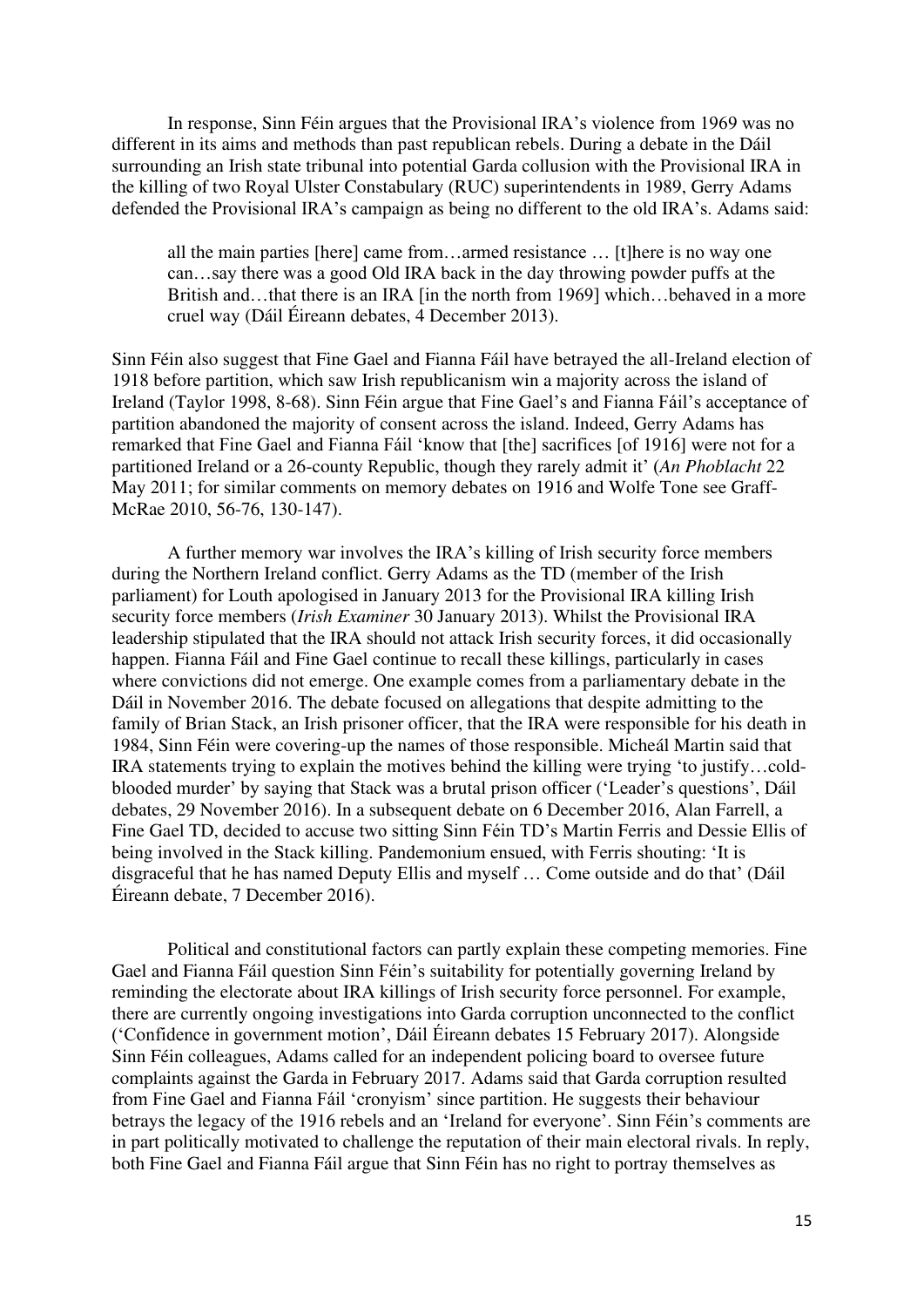supporting Garda officers because the IRA killed a few Garda officers during the conflict. Regina Doherty, a Fine Gael TD, said:

Anyone who wants to know about the Sinn Féin way regarding An Garda Síochána [the Irish police], our Defence Forces or prison officers need only ask the widows of Detective Garda Jerry McCabe, prison officer Brian Stack or Private Patrick Kelly. Sinn Féin does not do truth, integrity or sincerity. It is full of spin, rubbish and pure political games (Dáil Éireann debates, 15 February 2017).

The individuals named were all Irish security force or prison service members killed by the Provisional IRA during the conflict. Darragh O'Brien of Fianna Fáil also wanted to draw attention to: 'the hypocrisy of…[Sinn Féin] and its new-found…concern for…An Garda Síochána … I ask…Sinn Féin…how many…Garda…were murdered by the Provisional IRA in the cause of protecting the State' ('Confidence in government motion', Dáil Éireann debates, 15 February 2017). Fine Gael and Fianna Fáil use the memory of those who died serving the state to support their contemporary political arguments against Sinn Féin on an unrelated matter. Both parties were also protecting their political reputations by deflecting attention towards IRA and Sinn Féin past behaviour.

Whilst both Fine Gael and Fianna Fáil want Irish unification, they suggest that IRA attacks on Irish state forces in the past means that Sinn Féin cannot be trusted to rule Ireland or lead a unification movement. In September 2017, Martin rejected suggestions that Fianna Fáil should go into coalition with Sinn Féin. He claimed that his party should not work with those who take 'an apologist approach to heinous crimes' (Bardon 18 September 2017). In response, Sinn Féin says that voting for Fine Gael and Fianna Fáil has led to corruption, abandonment of the north and the recent banking crash in 2008. For these reasons, Sinn Féin argues that the other two parties have abandoned the united and socially equal Ireland promoted by the 1916 rebels and should be rejected (for examples see *An Phoblacht* 3 July 2017; and Gerry Adams' speech during 'Confidence in government motion', Dáil Éireann debates 15 February 2017). Sinn Féin also suggests moral equivalence between the old IRA and Provisional IRA partly for electoral purposes. They point out that the 1916 rebels who parties such as Fianna Fáil commemorate did not have an electoral mandate. Sinn Féin also argue that the other two parties betrayed the republican majority electoral mandate of 1918 by accepting partition, and, in Sinn Féin's account, justified future IRA campaigns in the north. They conclude that they are the only all-Ireland party who can lead the effort to bring about Irish unification based on the past. In addition, Sinn Féin recognised that to advance politically they had to listen to Irish voters and apologise for killing Irish security force members.

These memory debates are also motivated by communal, personal and moral factors. Fine Gael and Fianna Fáil recall Irish security force deaths because particular victims' family members want Sinn Féin to provide more information (for examples see Dáil Éireann debate, 7 December 2016; Dáil Éireann debate, 29 November 2016; *BBC News* 4 September 2017; Kelly 2011). Furthermore, the Irish population provided Sinn Fein with approximately two percent of the vote during the IRA's campaign (O'Brien 1999, 198-99). For Fine Gael and Fianna Fáil, these voting patterns before 1998 means that they cannot excuse IRA actions in retrospect as it would betray previous and present voters. Fine Gael directly suffered at the hands of the IRA. Fine Gael senator Billy Fox was killed during an IRA robbery in March 1974 in Monaghan (McKittrick *et al.* 2007, 426-427). Irish citizens on occasions took part in peace rallies too following IRA attacks that killed civilians, including after two young boys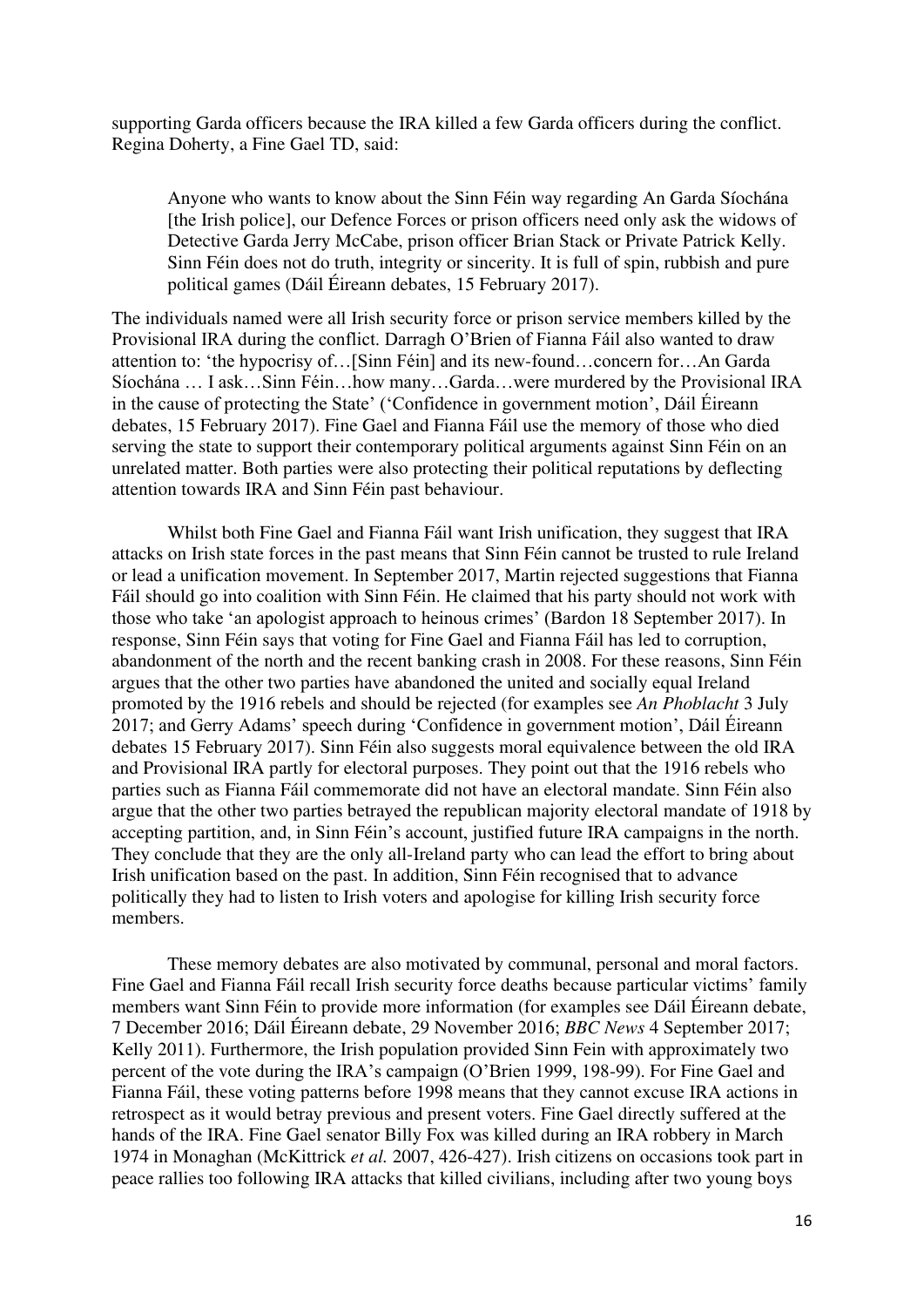were killed in Warrington in England in 1993 (McKittrick *et al.* 2007, 1314). The Irish government believes the past shows that the Provisional IRA's campaign was unjustified because civilians were killed and Sinn Féin lacked a majority of the electoral mandate.

Sinn Féin's memories of the Irish government's role during the conflict reflects a republican community perspective particularly in the north. Danny Morrison, the former Sinn Féin publicity director, summarises this view:

[the Irish government] was all about trying to create a nation-state out of twenty-six counties, and ignoring the north … They paid lip-service to Irish unity. To us, who were burnt out of our homes and who were being attacked by the RUC, Jack Lynch's [former Fianna Fáil Taoiseach] speech in August 1969 [where he said that the Irish government would not stand 'idly by'] read like he was coming to help us. And yet that's exactly what they did not do (Danny Morrison, interview with author, 22 May 2012).

Northern republicans argue that they had no choice but to form a new IRA because the Irish state stood 'idly by' (Adams 1986, 41-43). Of course, this narrative attempts to morally justify the IRA's campaign. Nonetheless, approximately thirty percent of the northern Irish nationalist community voted for Sinn Féin during the conflict, demonstrating a sizeable minority of community support for this narrative even during the conflict (Leahy 2015, 182- 226).

 Finally, Fine Gael and Fianna Fáil wish to remind the post-conflict generation of voters that Sinn Féin was linked to the IRA who killed Irish citizens and security force personnel. In return, Sinn Féin wish to emphasise to new voters that current socio-economic difficulties across Ireland partly result from the behaviour of Fine Gael and Fianna Fáil since partition. Post-memory trauma for each side means that some young voters based on which community they grew up in and their family experiences support a particular group (Hirsch 2008). Nonetheless, the rise of Sinn Féin suggests that the situation in the Republic of Ireland with the youth vote is different. One reason is that the Irish youth have fewer grievances against Sinn Féin because the conflict did not directly traumatise many families living in Ireland compared to the north. A growing number of young people in Ireland may also be convinced of Sinn Féin's interpretation of the conflict since republicans now have an electoral platform to disseminate their view since 1998. Indeed, amongst voters aged under thirty-four, recent opinions polls demonstrate a majority preference for a governing coalition to include Sinn Féin (Martin and Murphy 2017, 570)*.* 

#### **Conclusion**

Memory wars between each political group in Irish and Northern Irish politics shows that recalling the past has become 'a war by other means' (Braniff and McDowell 2014, 38-59). The Good Friday Peace Agreement in 1998 only removed the violence from mainstream political debates over a united Ireland (Cochrane 2013 294-295). All sides realised that there was a political and military stalemate (to varying degrees based on electoral mandates) and that the conflict was not advancing their objectives (English 2004, 263-336; Leahy 2015, 182-226). I have suggested that Irish and Northern Irish memory wars occur primarily for six reasons. Memory wars are employed by each side partly to justify their ongoing constitutional aspirations. Rival interpretations of the past can also be used to consolidate and build political support for each group against intra-communal and external rivals.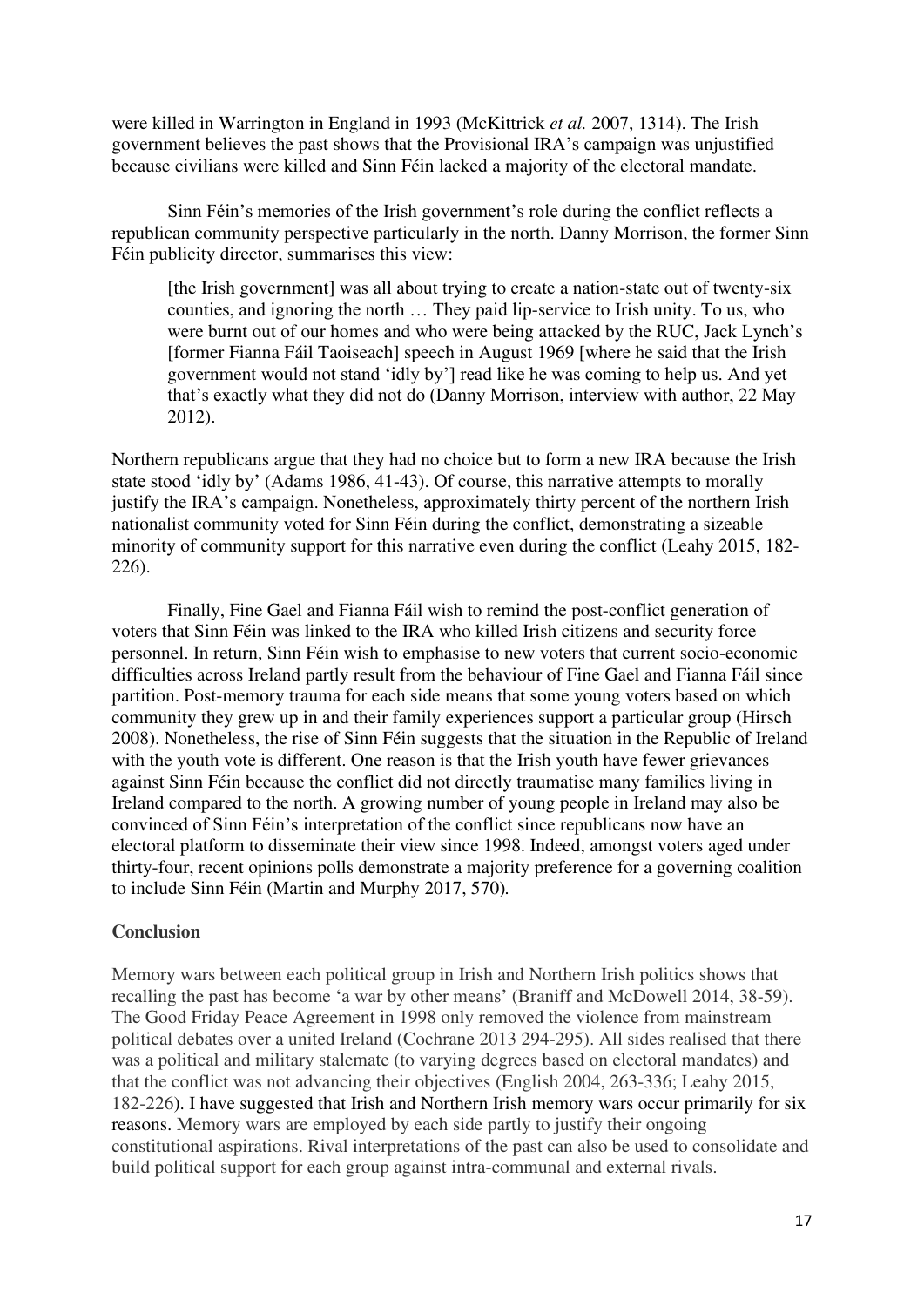Nonetheless, a memory war in the Irish and Northern Irish context also represents each community's competing conflict experiences and a unique sense of victimhood that they want remembered and addressed in the present. The respective leaders of each group promote these 'collective memories' because they often share the communal experience. Collective memories of each group also demonstrate a continuing debate about the morality of political violence in the past and present. In addition, recalling conflicting memories is an attempt by party leaders who experienced the conflict to 'bind' the post-conflict generation to their ideological vision and leadership (Mannheim 2011, 92-98). Post-memory trauma means that the post-conflict generation of voters may support rival interpretations of the past because of the trauma experienced by their family and community (Eriksen 2001, 50-51; Hirsch 2008).

What is potentially unique about Irish and Northern Irish political memory wars compared to other post-conflict situations is that the constitutional question remains debated. Braniff and McDowell imply that in other cases where there was not a decisive victor to determine the constitutional future of an area, including the Basque country and Israel and Palestine, divisive conflict memories are frequently recalled in politics in part to justify opposing identities and constitutional aspirations. In contrast, their work suggests that in South Africa, Croatia and Serbia, commemorations surrounding past conflict are more focused on 'nation-building' compared to nation-contestation. Memory debates do not seem to any great extent to be about the legitimacy of the South African, Croatian or Serbian states existing in the present (Braniff and McDowell 2014, 60-178). Further research could test the validity of this argument in relation to similar post-conflict situations where political debate over sovereignty remains.

Persistence memory wars are not necessarily negative for politics and society in Ireland and Northern Ireland. Allowing a multiplicity of views about the past shows the reality of the complex nature of historical events and their meaning for different groups that can be expressed in political debate (Bell 2008; Brown 2013, 495-507). In the Irish and Northern Irish context, opposing memories ensure there is not a dominant narrative forced on different communities. The contrasting memories between the main political parties also do not advocate further conflict. The memory that the conflict was a stalemate means that memories are used instead for other political and communal purposes in the present. Bell is right, however, that permitting rival interpretations of the past in politics does not mean that there is moral equivalence between all participants (Bell 2008). Significant disagreement over the past in politics in Northern Ireland and Ireland means that victims and survivors, some of whom do not support a political group, need judicial processes to deal with conflict legacy and provide justice (Brown 2013, 495-507).

The desire to maintain peace in Northern Ireland may see the younger generation decide eventually to downplay contested memories. In Ireland, the memory debates between Fine Gael, Fianna Fáil and Sinn Féin may also be put aside to build coalition governments or to promote Irish unification together in order to protect Ireland's interests from Brexit (Kelly 13 March 2017, *RTÉ News* 24 May 2017).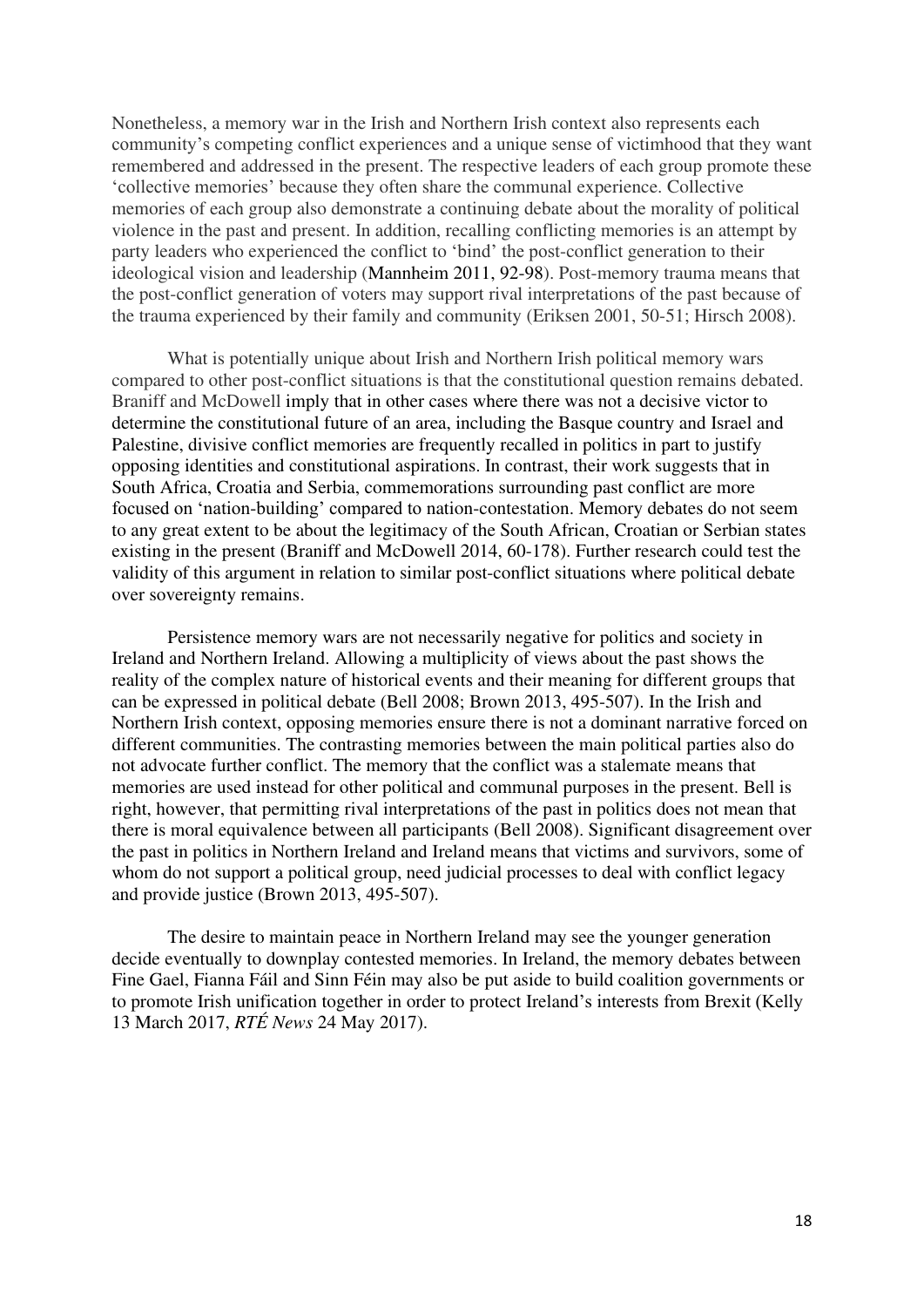# **Bibliography**

# *Articles:*

Lawther, Cheryl. 2012. 'Denial, silence and the politics of the past: unpicking the opposition to truth recovery in Northern Ireland'. *The International Journal of Transitional Justice* Vol. 7, 2013, 157–177. DOI: 10.1093/ijtj/ijs029.

Leahy, Thomas. 2015. 'The influence of informers and agents on Provisional IRA military strategy and British counter-insurgency strategy, 1976-1994'. *Twentieth Century British History* vol. 26, no. 1 (March), 122-46. DOI: 10.1093/tcbh/hwu026.

Whyte, John. 1983. 'How much discrimination was there under the Unionist regime, 1921- 1968?'. *Contemporary Irish Studies*: at [http://cain.ulst.ac.uk/issues/discrimination/whyte.htm,](http://cain.ulst.ac.uk/issues/discrimination/whyte.htm) <accessed 1 July 2017>.

# *Books:*

Adams, Gerry. 1986. *The Politics of Irish Freedom.* Kerry: Brandon Book Publishers.

Dawson, Graham. 2007. *Making Peace with the Past? Memory, Trauma and the Irish Troubles.* Manchester: Manchester University Press.

English, Richard. 2004. *Armed Struggle: The History of the IRA.* London: Pan Books.

Halbwachs, Maurice. 1992. *On Collective Memory.* Edited, translated, and with an introduction by Lewis A. Coser. Chicago: Chicago Press Ltd.

McKittrick, David, Seamus Kelters, Brian Feeney, Chris Thornton and David McVea. 2007 edition. *Lost Lives: The Stories of the Men, Women and Children who Died as a result of the Northern Ireland Troubles.* Edinburgh: Mainstream Publishing Company.

Mulroe, Patrick. 2017. *Bombs, Bullets and the Border: Policing Ireland's Frontier: Irish Security Policy, 1969-*1978. Kildare: Irish Academic Press.

Murray, Gerard and Jonathan Tonge. 2005. *Sinn Féin and the SDLP: From Alienation to Participation.* London: C. Hurst and Co. Ltd.

O'Brien, Brendan. 1999. *The Long War: The IRA and Sinn Féin*. Dublin: The O'Brien Press Ltd.

O'Donnell, Catherine. 2007. *Fianna Fáil, Irish Republicanism, and the Northern Ireland Troubles 1968-2005.* Dublin: Irish Academic Press.

Taylor, Peter. 2000. *Loyalists.* London: Bloomsbury Publishing.

Taylor, Peter. 1998. *Provos: The IRA and Sinn Fein.* London: Bloomsbury Publishing.

# *Chapters in edited books:*

Bourke, Joanna. 2009. 'Why does politics turn to violence?'. In *Global Politics: A New Introduction,* edited by Jenny Edkins and Maja Zehfuss, 370-393. Oxon: Routledge.

Buckley-Zistel, Susanne. 2012. 'Between pragmatism, coercion and fear: chosen amnesia after the Rwandan Genocide'. In *Memory and Political Change*, edited by Aleida Assmann and Linda Shortt, 72-88. London: Palgrave Macmillan.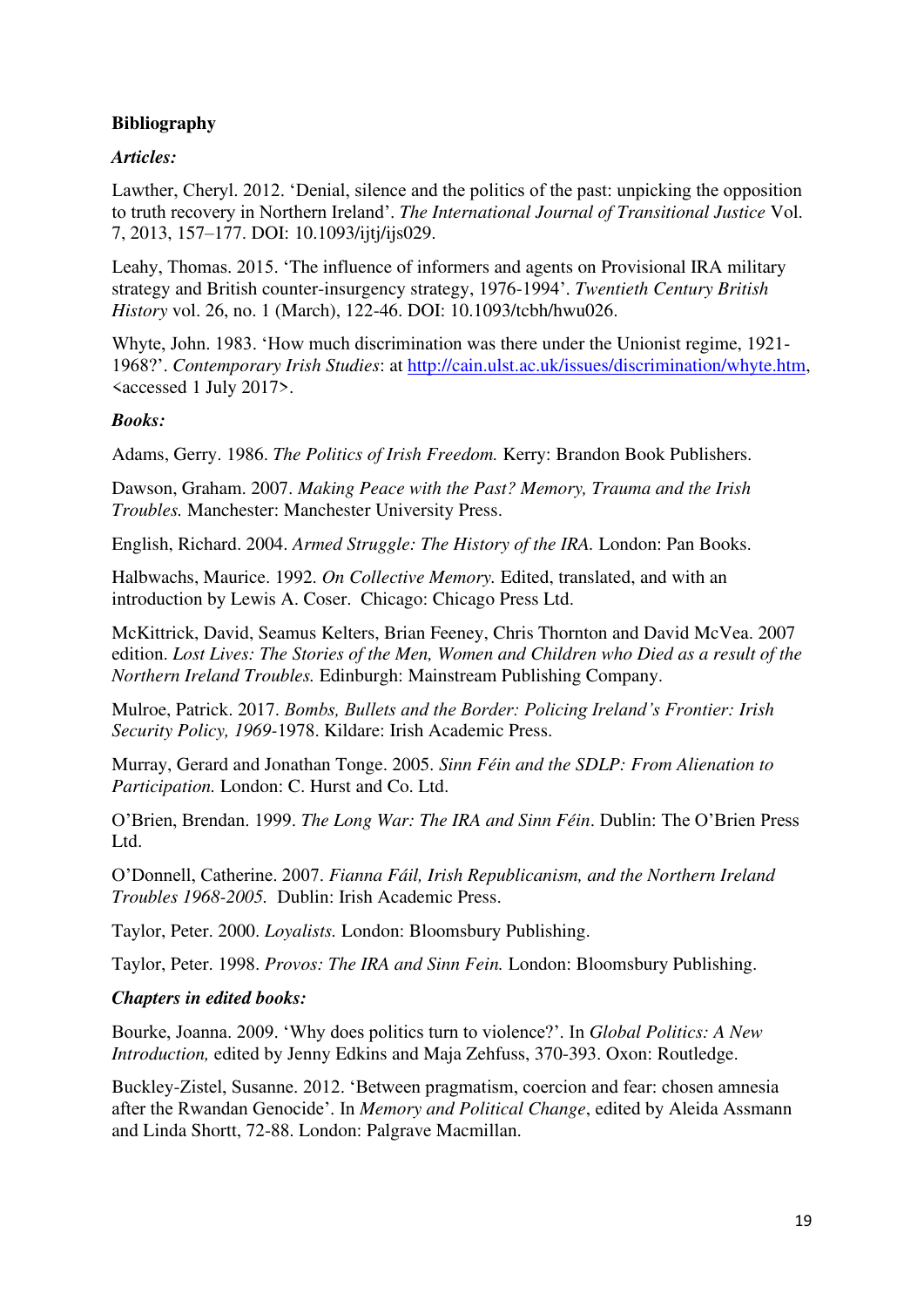Mannheim, Karl. 2011. 'From 'the sociological problem of generations''. In *The Collective Memory Reader,* edited by Jeffrey K Olick, Vered Vinitzky-Seroussi and Daniel Levy, 92-98. Oxford: Oxford University Press.

McBride, Ian. 2001. 'Memory and national identity in modern Ireland'. In *History and Memory in Modern Ireland,* edited by Ian McBride, 1-42. Cambridge: Cambridge University Press.

McBride, Ian. 2017. 'The truth about the Troubles'. In *Remembering the Troubles: Contesting the Recent Past in Northern Ireland,* edited by Jim Smyth, chapter one. Notre Dame: University of Notre Dame Press.

Renan, Ernest. 2011. 'What is a nation?'. In *The Collective Memory Reader,* edited by Jeffrey K Olick, Vered Vinitzky-Seroussi and Daniel Levy, 80-83. Oxford: Oxford University Press.

The Popular Memory Group. 2011. 'From 'Popular memory: Theory, Politics and Method''. In *The Collective Memory Reader,* edited by Jeffrey K Olick, Vered Vinitzky-Seroussi and Daniel Levy, 254-60. Oxford: Oxford University Press.

Winter, Jay. 2011. 'Remembering War: The Great War between Memory and History in the Twentieth century'. In *The Collective Memory Reader,* edited by Jeffrey K Olick, Vered Vinitzky-Seroussi and Daniel Levy, 426-29. Oxford: Oxford University Press.

# *Interviews:*

Danny Morrison, former Sinn Féin director of publicity, interview with author, Belfast, 22 May 2012.

Former Fianna Fáil TD, interview with author, 31 August 2013.

Political and parliamentary publications:

De Silva, Sir Desmond. 2012. *The Report of the Pat Finucane Review.* London.

The DUP Manifesto for the 2017 Westminster General Election. 2017. *Standing Strong for Northern Ireland.* Belfast.

Sinn Féin. 1993. *Setting the Record Straight: A Record of Communications between Sinn Féin and the British government October 1990 – November 1993.* Belfast.

UK House of Commons Defence Select Committee. 25 April 2017. *Investigations into Fatalities in Northern Ireland involving British Military Personnel.* London.

# *Websites and news articles:*

Adams, Gerry. 'Adams criticises British position on legacy'. 2 February 2017. <http://www.sinnfein.ie/contents/43330><accessed 1 October 2017>.

Adams, Gerry. 'No hierarchy of victims - Adams'. 7 September 2009. <http://www.sinnfein.ie/contents/17291><accessed 8 October 2017>.

*An Phoblacht.* 'After Queen Elizabeth's visit Gerry Adams writes 'building a better future''. 22 May 2011.<http://www.anphoblacht.com/contents/927><accessed 19 August 2017>.

*An Phoblacht.* 'Build a new Ireland in tribute to Martin McGuinness'. 3 April 2017. <http://www.anphoblacht.com/contents/26762><accessed 20 April 2017>.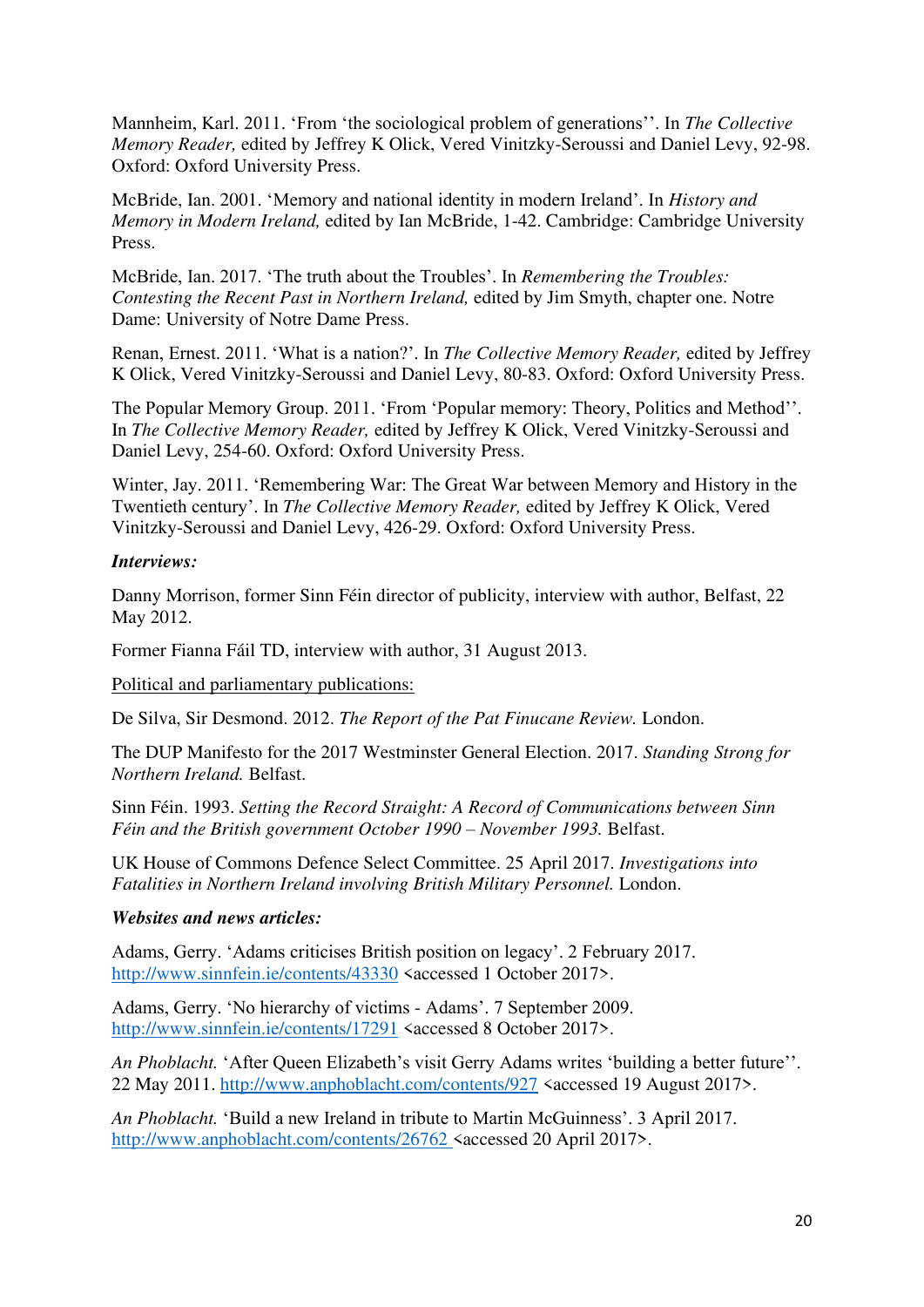*An Phoblacht.* 'Dealing with the legacy of the conflict'. 16 June 2011. <http://www.anphoblacht.com/contents/972><accessed 19 August 2017>.

*An Phoblacht,* 'Fianna Fáil abstentionism ensures Tory Taoiseach'. 3 July 2017. <http://www.anphoblacht.com/contents/26948><accessed 22 August 2017>.

*An Phoblacht.* 'From the barricades of Free Derry to building peace out of conflict: Gerry Adams's oration at the funeral of Martin McGuinness'. 3 April 2017. <http://www.anphoblacht.com/contents/26769><accessed 20 August 2017>.

*An Phoblacht.* 'Game changer: John Finucane selected to challenge DUP deputy leader Dodds in north Belfast'. 3 May 2017. <http://www.anphoblacht.com/contents/26843> <acccessed 8 October 2017>.

*An Phoblacht.* 'Maintain the momentum'. 1 June 2017. <http://www.anphoblacht.com/contents/26876><accessed 22 August 2017>.

*An Phoblacht.* 'There can be no return to the status quo: Martin McGuinness'. 16 January 2016.<http://www.anphoblacht.com/contents/26582><accessed 19 August 2017>.

*An Phoblacht.* 'Westminster against investigations of its 'Operation Banner''. 3 April 2017. <http://www.anphoblacht.com/contents/26772><accessed 20 August 2017>.

*An Phoblacht.* '30 years ago: attempted assassination of Gerry Adams by UDA'. 14 March 2014.<http://www.anphoblacht.com/contents/23835><accessed 1 October 2017>.

Bardon, Sarah. *The Irish Times.* 'Fianna Fáil 'will not enter coalition with cult-like Sinn Féin''. 17 September 2017. [https://www.irishtimes.com/news/politics/fianna-f%C3%A1il](https://www.irishtimes.com/news/politics/fianna-f%C3%A1il-will-not-enter-coalition-with-cult-like-sinn-f%C3%A9in-1.3223959)[will-not-enter-coalition-with-cult-like-sinn-f%C3%A9in-1.3223959](https://www.irishtimes.com/news/politics/fianna-f%C3%A1il-will-not-enter-coalition-with-cult-like-sinn-f%C3%A9in-1.3223959) <accessed 10 October 2017>.

*BBC News.* 'Profile: Martin McGuinness'. 29 April 2001. [http://news.bbc.co.uk/1/hi/northern\\_ireland/1303355.stm](http://news.bbc.co.uk/1/hi/northern_ireland/1303355.stm) <accessed 1 September 2017>.

*BBC News.* 'Republic drops claim to NI'. 2 December 1999. [http://news.bbc.co.uk/1/hi/northern\\_ireland/546146.stm](http://news.bbc.co.uk/1/hi/northern_ireland/546146.stm) <accessed 1 October 2017>.

*Belfast Telegraph.* 'Arlene Foster relives horror of father's shooting by IRA and tells how bus blast could have killed her'. 18 December 2015. [http://www.belfasttelegraph.co.uk/news/northern-ireland/arlene-foster-relives-horror-of](http://www.belfasttelegraph.co.uk/news/northern-ireland/arlene-foster-relives-horror-of-fathers-shooting-by-ira-and-tells-how-bus-blast-could-have-killed-her-34297350.html)[fathers-shooting-by-ira-and-tells-how-bus-blast-could-have-killed-her-34297350.html](http://www.belfasttelegraph.co.uk/news/northern-ireland/arlene-foster-relives-horror-of-fathers-shooting-by-ira-and-tells-how-bus-blast-could-have-killed-her-34297350.html) <accessed 7 October 2017>.

Brokenshire, James. 'Armed Forces: Northern Ireland debate'. 18 January 2017. [http://www.parliament.uk/business/publications/written-questions-answers](http://www.parliament.uk/business/publications/written-questions-answers-statements/written-question/Commons/2017-01-18/60649/)[statements/written-question/Commons/2017-01-18/60649/](http://www.parliament.uk/business/publications/written-questions-answers-statements/written-question/Commons/2017-01-18/60649/) <accessed 1 October 2017>.

CAIN. 'Northern Ireland Assembly Elections'. 26 November 2003. <http://cain.ulst.ac.uk/issues/politics/election/ra2003.htm><accessed 8 October 2017>.

Dáil Éireann debate. 7 December 2016. [http://beta.oireachtas.ie/en/debates/debate/dail/2016-](http://beta.oireachtas.ie/en/debates/debate/dail/2016-12-07/36/) [12-07/36/](http://beta.oireachtas.ie/en/debates/debate/dail/2016-12-07/36/) <accessed 31 August 2017>.

Dáil Éireann debate. 'Confidence in government motion continued'. 15 February 2017. [http://oireachtasdebates.oireachtas.ie/debates%20authoring/debateswebpack.nsf/takes/dail201](http://oireachtasdebates.oireachtas.ie/debates%20authoring/debateswebpack.nsf/takes/dail2016052600018) [6052600018](http://oireachtasdebates.oireachtas.ie/debates%20authoring/debateswebpack.nsf/takes/dail2016052600018) <accessed 1 September 2017>.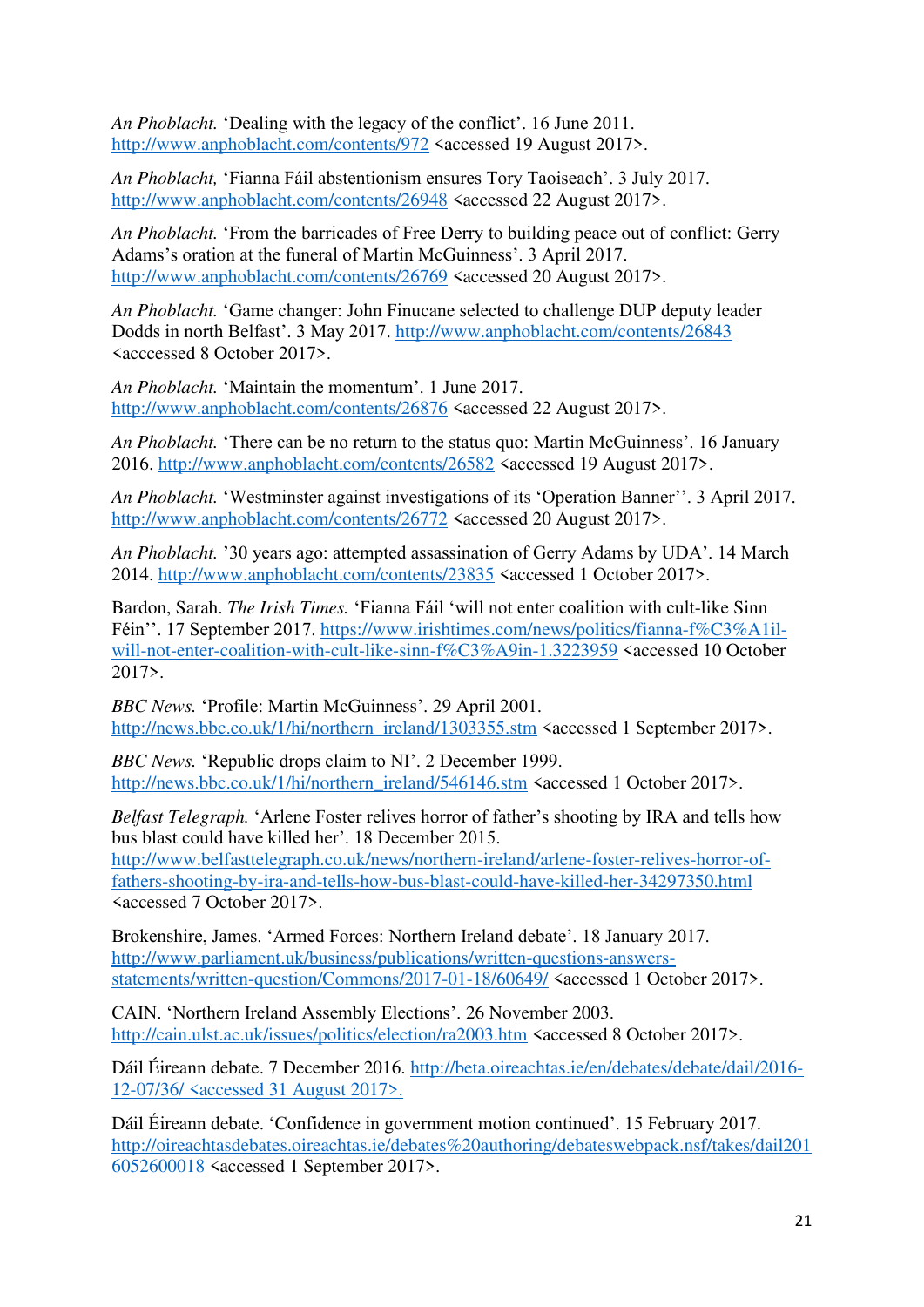Dáil Éireann debate. 'Leaders' questions'. 4 December 2013.

[http://oireachtasdebates.oireachtas.ie/debates%20authoring/debateswebpack.nsf/takes/dail201](http://oireachtasdebates.oireachtas.ie/debates%20authoring/debateswebpack.nsf/takes/dail2013120400018?opendocument) [3120400018?opendocument#](http://oireachtasdebates.oireachtas.ie/debates%20authoring/debateswebpack.nsf/takes/dail2013120400018?opendocument) <accessed 3 September 2017>.

Devenport, Mark. *BBC News.* 'Profile: Gerry Adams'. 6 December 2004. [http://news.bbc.co.uk/1/hi/northern\\_ireland/3138842.stm](http://news.bbc.co.uk/1/hi/northern_ireland/3138842.stm) <accessed 9 October 2017>.

*Derry Journal.* 'Derry 'was a by-word for discrimination''. 1 February 2017. <http://www.derryjournal.com/news/derry-was-a-by-word-for-discrimination-1-7800705> <accessed 1 May 2017>.

Dunbar, Ciaran. *BBC News.* 'Northern Irish Assembly divided by Irish language'. 28 June 2017.<http://www.bbc.co.uk/news/uk-northern-ireland-38601181><accessed 1 October 2017>.

Fenton, Siobhan. *Independent.* 'Power-sharing collapses in Northern Ireland, after Sinn Fein refuse to return to Stormont Executive'. 16 January 2017. [http://www.independent.co.uk/news/uk/politics/northern-ireland-power-sharing-latest](http://www.independent.co.uk/news/uk/politics/northern-ireland-power-sharing-latest-collapse-end-sinn-fein-refuse-stormont-dup-martin-mcguinness-a7529111.html)[collapse-end-sinn-fein-refuse-stormont-dup-martin-mcguinness-a7529111.html](http://www.independent.co.uk/news/uk/politics/northern-ireland-power-sharing-latest-collapse-end-sinn-fein-refuse-stormont-dup-martin-mcguinness-a7529111.html) <accessed 1 October 2017>.

Foster, Arlene. 'Foster: 'Kingsmill was an act of barbarism''. 24 January 2016. <http://www.mydup.com/news/article/foster-kingsmills-was-an-act-of-barbarism><accessed 1 August 2017>.

Kelly, Fiach. 'Fianna Fáil working on plan for a united Ireland'. 13 March 2017. [https://www.irishtimes.com/news/ireland/irish-news/fianna-f%C3%A1il-working-on-plan](https://www.irishtimes.com/news/ireland/irish-news/fianna-f%C3%A1il-working-on-plan-for-united-ireland-1.3007587)[for-united-ireland-1.3007587](https://www.irishtimes.com/news/ireland/irish-news/fianna-f%C3%A1il-working-on-plan-for-united-ireland-1.3007587) <accessed 8 October 2017>.

Kelly, Fiach. *The Irish Independent.* ''There's bloody on your hands, McGuinness': brother of Garda murdered by the IRA tells of his families' nightmare'. 12 October 2011. [http://www.independent.ie/irish-news/theres-blood-on-your-hands-mcguinness-](http://www.independent.ie/irish-news/theres-blood-on-your-hands-mcguinness-26781570.html)[26781570.html](http://www.independent.ie/irish-news/theres-blood-on-your-hands-mcguinness-26781570.html) <accessed 1 September 2017>.

Leader's questions, Dáil debates. Tuesday 29 November 2016. [http://oireachtasdebates.oireachtas.ie/debates%20authoring/debateswebpack.nsf/takes/dail201](http://oireachtasdebates.oireachtas.ie/debates%20authoring/debateswebpack.nsf/takes/dail2016112900003?opendocument) [6112900003?opendocument](http://oireachtasdebates.oireachtas.ie/debates%20authoring/debateswebpack.nsf/takes/dail2016112900003?opendocument) <accessed 31 August 2017>.

Major, John. 'John Major: much of Martin McGuinness' legacy is 'quite unforgiveable''. 21 March 2017.<https://www.youtube.com/watch?v=YBXe-P1xOmk><accessed 3 September 2017>.

Martin, Micheál. 'Speech by Fianna Fáil leader Micheál Martin TD, Fianna Fáil Wolfe Tone commemoration, Bodenstown'. 18 October 2015. [https://www.fiannafail.ie/speech-by-fianna](https://www.fiannafail.ie/speech-by-fianna-fail-leader-micheal-martin-td-fianna-fail-wolfe-tone-commemoration-bodenstown/)[fail-leader-micheal-martin-td-fianna-fail-wolfe-tone-commemoration-bodenstown/](https://www.fiannafail.ie/speech-by-fianna-fail-leader-micheal-martin-td-fianna-fail-wolfe-tone-commemoration-bodenstown/) <accessed 25 August 2017>.

McAleese, Deborah. *The Irish News.* 'Historic moment Martin McGuinness shook hands with Queen Elizabeth'. 21 March 2017. [http://www.irishnews.com/news/northernirelandnews/2017/03/21/news/historic-moment](http://www.irishnews.com/news/northernirelandnews/2017/03/21/news/historic-moment-martin-mcguinness-shook-hands-with-queen-elizabeth-971302/)[martin-mcguinness-shook-hands-with-queen-elizabeth-971302/](http://www.irishnews.com/news/northernirelandnews/2017/03/21/news/historic-moment-martin-mcguinness-shook-hands-with-queen-elizabeth-971302/) <accessed 15 October 2017>.

McDonald, Henry. *The Guardian.* 'World leaders pay tribute to 'peacemaker' Martin McGuinness'. 21 March 2017. [https://www.theguardian.com/politics/2017/mar/21/martin](https://www.theguardian.com/politics/2017/mar/21/martin-mcguinness-northern-ireland-former-deputy-first-minister-dies)[mcguinness-northern-ireland-former-deputy-first-minister-dies](https://www.theguardian.com/politics/2017/mar/21/martin-mcguinness-northern-ireland-former-deputy-first-minister-dies) <accessed 1 April 2017>.